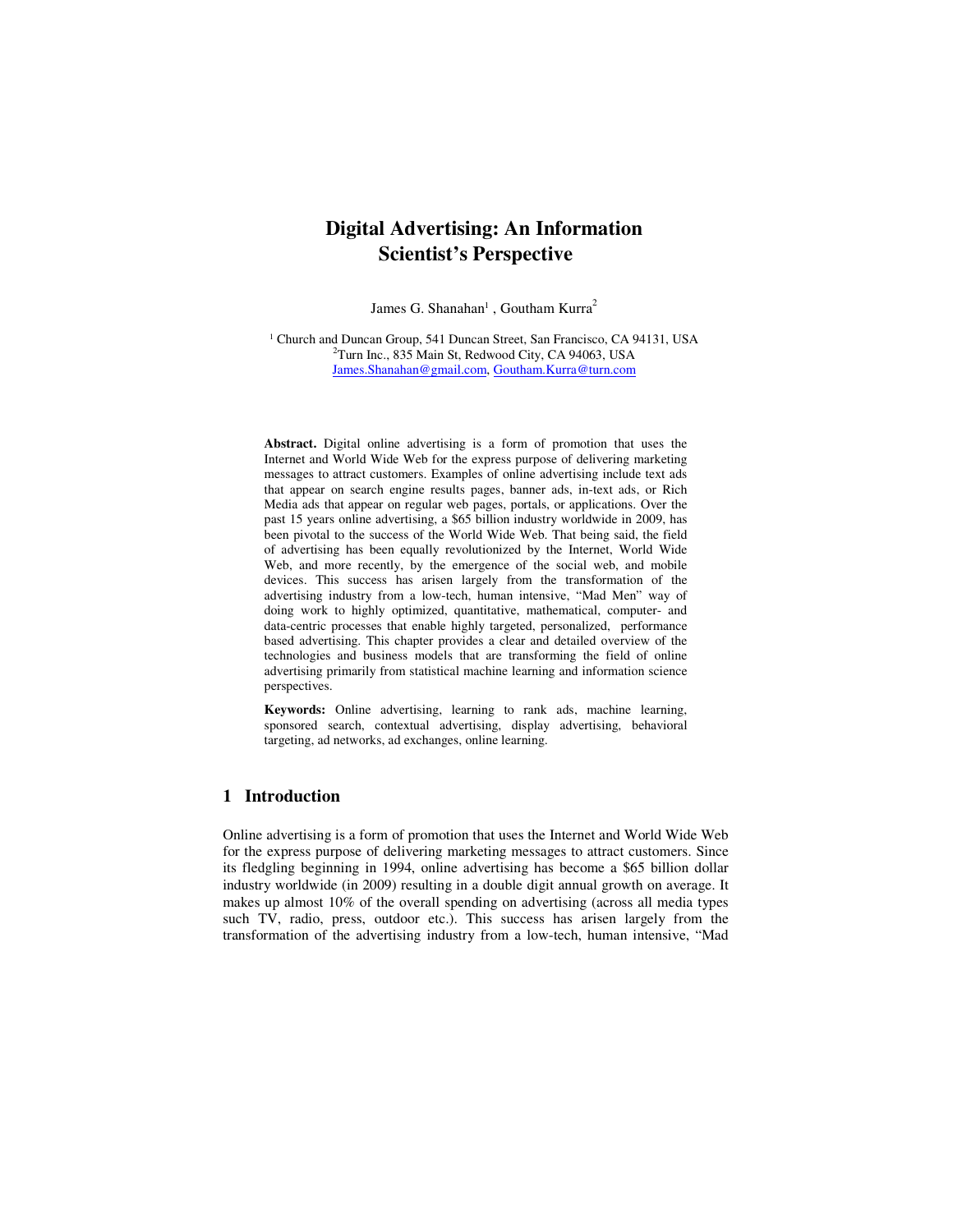Men"<sup>1</sup> way of doing work, that was common place for much of the 20th century and the early days of online advertising, to highly optimized, quantitative, mathematical, computer and data-centric processes (some of which have been adapted from Wall Street) that form the backbone of many current online advertising systems. More concretely, a modern day publisher and advertising system include modules for targeting, pricing, prediction, forecasting, and large scale storage and analytics. These components build on ideas from information retrieval, machine learning, statistics, economic models, operations research, and distributed systems. This chapter focuses primarily on the information science aspects of online advertising. This is supplemented with background material on most aspects of a modern day online advertising system. Aspects of media planning and scheduling that mainly draw from operations research are beyond the scope of this chapter.

This chapter is structured as follows: Section 2 summarizes the key business concepts of online advertising; Section 3 presents sponsored search, reviewing key aspects of organic and sponsored search which highlighting active areas of research; Section 4 follows a similar structure focusing primarily on contextual advertising and display advertising; Section 5 reviews briefly auction models; Section 6 overviews new directions and issues, while Section 7 concludes the chapter.

## **2 Online Advertising Background**

Traditionally, online advertising has been a formal relationship between the advertiser and the publisher. Each party in this relationship has a different objective. Advertisers want to convey a message to the consumer about a product or service to convince them to purchase or use that product or service; the more consumers that sign up the more revenue the advertiser makes. Often, advertisers are equally interested in latent effects, such as a positive branding experience. In short, advertisers see advertising as an investment for the growth of their sales and their brand, and wish to maximize their return on investment. On the other hand, publishers wish to generate revenue and, ultimately, a profit, be it from a news report written by a professional journalist, or from a blog entry or video created for free by a member of the public. This revenue can be offset against costs such as reporter salaries or online publishing fees and to potentially generating profits for the owners.

## **2.1 Purchase Funnel**

<u>.</u>

From a marketing perspective, online advertising can be crudely categorized based on the primary objective of the advertising campaign: branding or direct marketing. This is more naturally framed in the field of marketing within the *advertising funnel* (also known as a *purchase funnel*). This funnel is divided into a sequence of phases organized around the following marketing objectives (ordered chronologically within

<sup>&</sup>lt;sup>1</sup> "Mad men", as an expression, was coined in the late 1950s and refers to the people working on Madison Avenue, New York City in the advertising industry. It is also the name of a US AMC TV series that was first broadcast in 2007.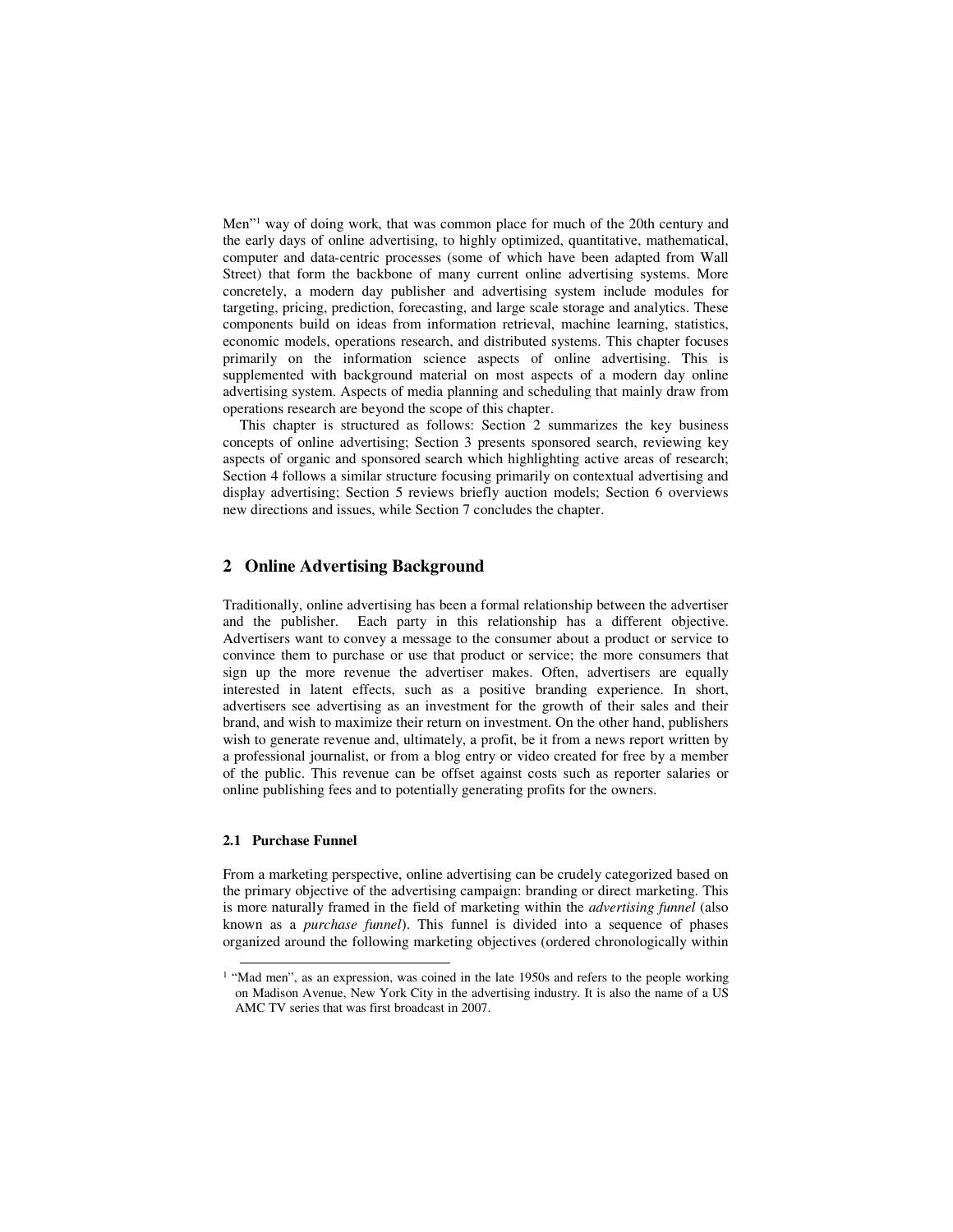a marketing campaign): category awareness, brand awareness, brand consideration, brand preference, purchase intent, purchase, customer retention, and customer advocacy. A marketing manager will select the parameters of an advertising campaign depending on the stage of marketing. These parameters will include the format of the ad (text, graphic, video), the message (purely informational or a call to action like a purchase or signup), and the desired reach (the reach refers to the total number of different people (unique users) or households exposed, at least once, to a medium during a given period of time). For example, for a product launch, a marketing manager may want to create product appeal through a broad reach ad campaign; this could be accomplished by reaching millions of people (with adequate frequency) through display advertising. Here, all online media sources can be leveraged, including contextual advertising around web pages (such as blogs and newswire), or online video, and sponsored search. Moving down through the funnel, ad formats such as rich media and online video can use their storytelling power to build favor toward the brand. Likewise, online sponsorships of unique content or events can push the middle funnel metrics. In addition, the advertiser website (specifically the landing page) will likely do great things for branding, provided the advertiser can get people there; search plays a critical role in driving traffic (be it organic search or sponsored search). The next stage in the marketing funnel is for the advertiser's site to do one or more of the following — close the sale there and then, push visitors to a retail dealer, or acquire an email address to continue the digital dialogue.

#### **2.2 Types of Advertising**

The advertiser message is generally embedded within an ad creative (be it text or graphic), which is subsequently embedded within a webpage that a consumer views via their web browser or application program. This page is commonly referred as the target page. Ad creatives are commonly hyperlinked to a landing page – a page on the advertiser's website that provides more details on the product or services advertised in the ad creative and how to obtain them. The landing page is rendered when the viewer clicks on the ad creative. Online creatives come in a huge variety of sizes and formats, ranging from text ads, to medium rectangle graphic ads (300 pixels wide by 250 pixels high), to skyscraper banners (728 pixels by 90 pixels), and from embedded ads (graphic, video) to popups to overlays and interstitials. In the US, the Interactive Advertising Bureau (IAB), comprised of more than 460 leading media and technology companies who are responsible for selling 86% of online advertising in the United States, works with its member companies, evaluates and recommends standards and practices and fields critical research on interactive advertising [1].

Embedding text ads within a search engine's results page (SERP) is referred to as *sponsored search*, while embedding text ads within publisher's online media such as a web pages, portals and online/mobile/offline applications is commonly referred to as *contextual advertising.* Embedding graphical/video ads within web pages or apps is referred to as *display advertising*. Other categories of advertising that take the form of text-ads or graphical ads include: classifieds and auctions (on newspaper sites, for example); local search; e-mail-based advertising; and sponsorship.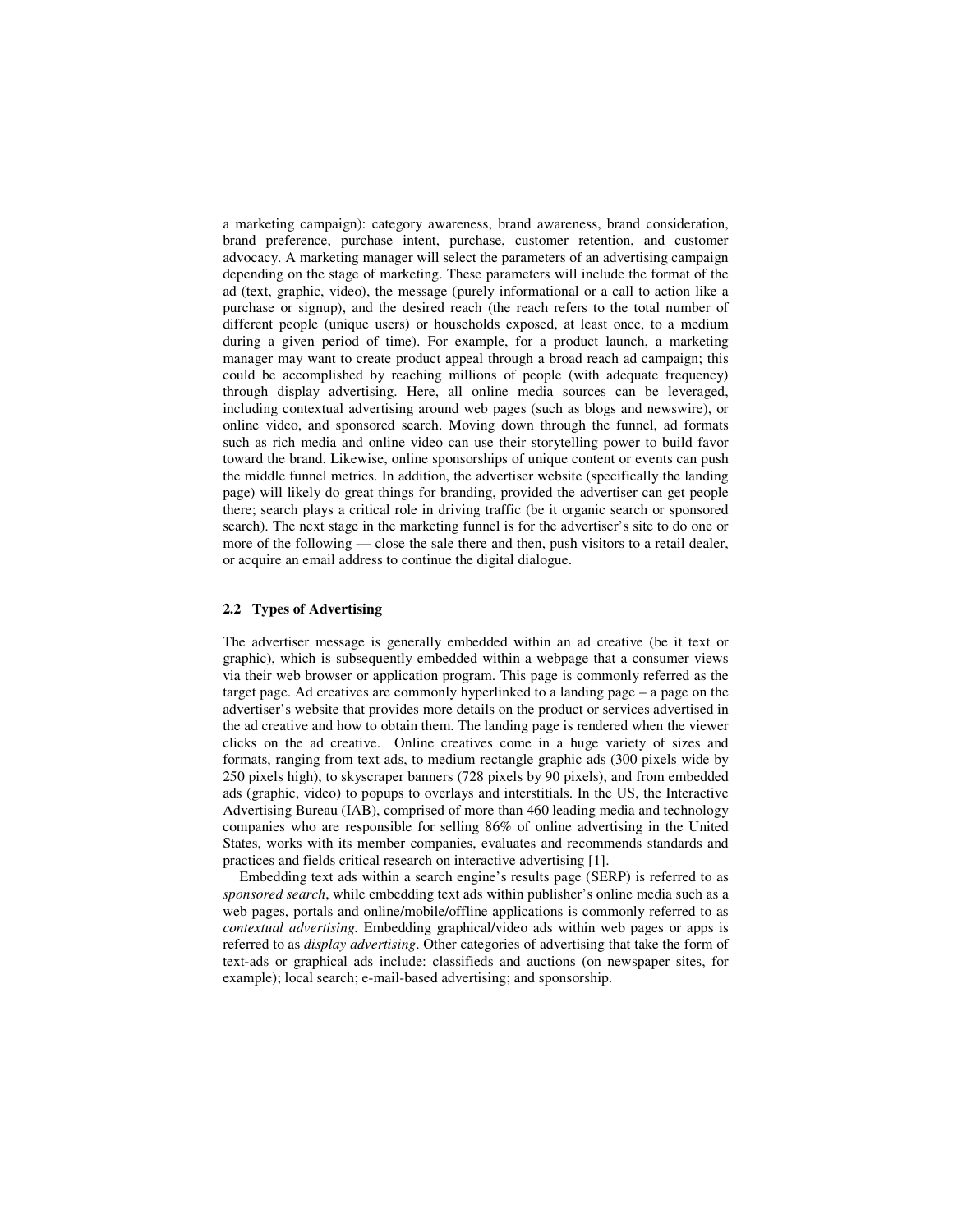**Other Types of Advertising.** There are many other types of advertising that are summarized here. One of the bigger but less known categories is that of classifieds and auctions; this refers to advertisers who pay Internet companies to list specific products or services (e.g., online job boards and employment listings, real estate listings, automotive listings, auction-based listings, yellow pages). A good example is YellowPages.com, who provides a local search engine, where users can submit geographically constrained searches against a structured database of local business listings. Like sponsored, search some of the results page is sponsored, consisting of business/service listings that are paid for by the advertiser on a per impression-basis, or on a pay per transaction basis such as pay-per-call-basis (if a consumer calls a dedicated phone number then AT&T gets paid a negotiated fee in the case of YP.com). Other forms of advertising include lead generation, and email-based advertising.

## **2.3 Payment Models**

From a business model perspective the field has adapted the traditional offline cost model (CPM), and also developed other custom built models for the online field. The CPM business model, *cost per mille* (corresponding to a thousand impressions), formed the core business model in the early days of online banner advertising (being directly adapted from traditional offline media such as newspaper). In this model, advertisers negotiate (or bid) a rate that will be paid for every thousand times the ad is displayed. This model is most often used when the placement of the ads (the sites and audience) is predetermined and when the value of the impressions in fairly uniform and known. The CPM model imposes a large return on investment (ROI) risk on the advertiser as the ad impressions may not result in user engagement or purchases. The CPC model (*cost per click*) also known as PPC (pay per click) was first rolled out in 1997 by Goto.com (later acquired by Overture which was subsequently acquired by Yahoo!); CPC was originally created for advertising on search engine result pages. Google tweaked the CPC model in 2002 adding in an ad quality component [2]. CPC reduces the risk to the advertiser in that the advertiser doesn't pay for impressions that are not creating value. On the other hand, the publisher or intermediary now shares some of the risk. By using clicks as a proxy for user interest and engagement with the ads, the advertiser has some form of measuring and controlling the success of the campaign. However, not all clicks are valuable to advertisers as not all clicks convert to useful actions such as purchases. Furthermore, fraudulent clicks are easy to generate and pose an ROI risk to the advertiser. In the CPA model, *cost per action*, (sometimes known as Pay Per Action or PPA), the advertiser pays for each specified action (e.g., a purchase of a product, a lead form submission for a loan) linked to the advertisement. Since an action is usually the very thing that generates revenue for the advertiser, this is similar to sharing revenue with the publisher or intermediary. Actions can be defined as post-click or post-view and may have different values depending on the type. The CPA model is most common with Ad Networks which are intermediaries between publishers and advertisers. While CPA removes most of the advertiser's risk, it transfers all the business risk to the intermediary ad network or the publisher since users may not actually buy the advertiser's services or products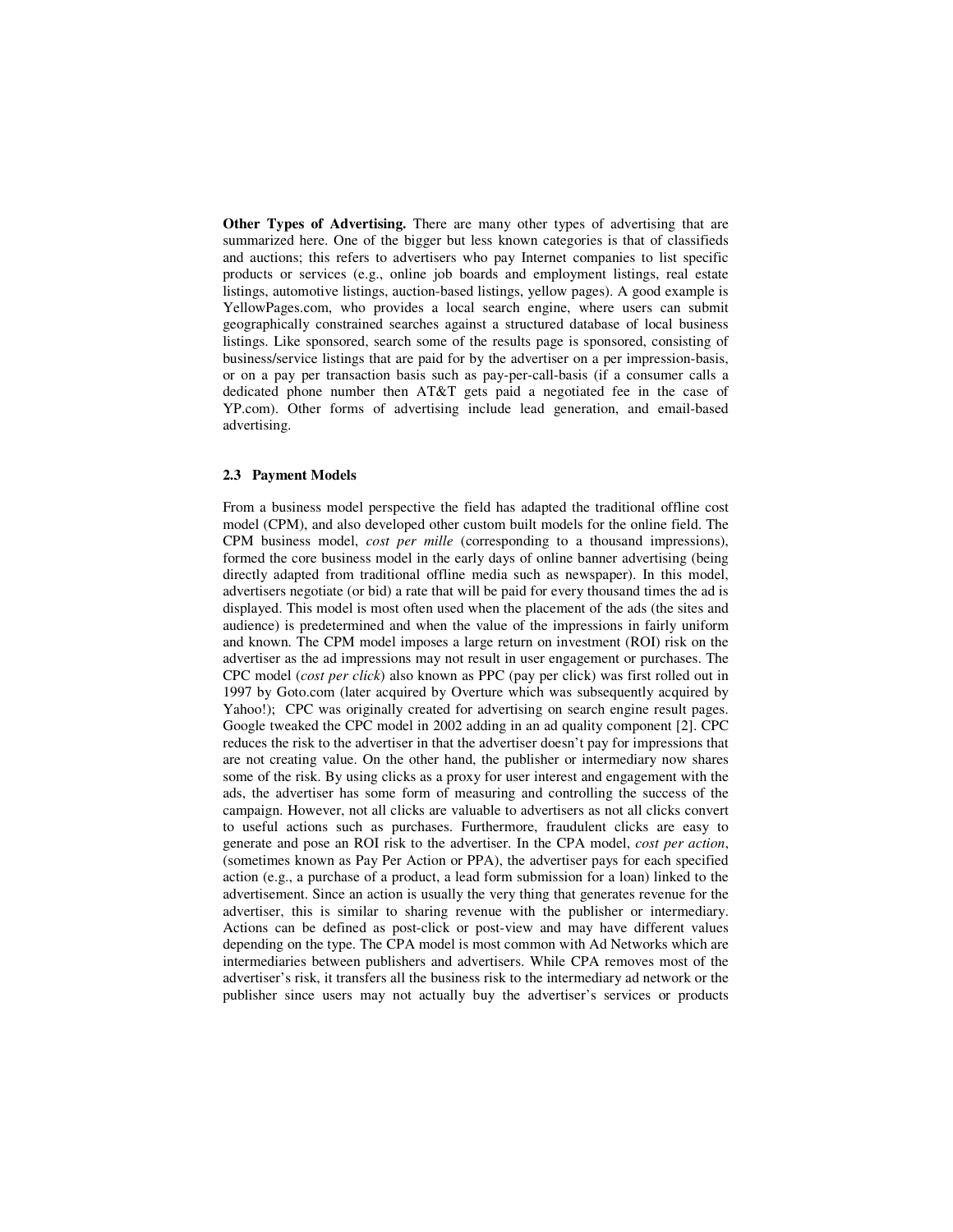despite a lot of advertising. Hybrids of these models have also been constructed such as dCPM (dynamic CPM), where dCPM pricing optimizes an ad towards the users, sites and site sections that perform best for the advertiser, dynamically paying the most efficient CPM for the value of the inventory to the advertiser. dCPM ads are driven by two parameters, a maximum average CPM and a performance goal such as a CPA target. dCPM allows the risk of a campaign to be shared between the advertiser and the intermediary, typically, an ad network or demand-side platform (DSP) or ad exchange (defined subsequently).

## **2.4 Market Numbers and Trends**

The field of online advertising was about \$65 billion worldwide in 2009. This is broken down regionally as follows: Western Europe ad spending was \$18 billion US Dollars ( $\epsilon$ 14.7 billion Euros) in 2009 or 27% of global online ad spending; the US revenue was \$22.7 billion; Latin America ad revenue was \$2 billion; China had a similar revenue of \$2 billion; \$2 billion in Latin America; and Russia accounted for \$720 million [3]. Looking more closely at these numbers trends are starting to emerge based on 2009 revenue numbers in the United States by the IAB 2009 [4], which are largely echoed worldwide:

- Sponsored search accounts for 47 percent of 2009 full year revenues (\$10.7 billion);
- Display-related advertising revenues totaled \$8.0 billion;
- Classifieds revenues (products such YellowPages.com) accounted for 10 percent or \$2.3 billion;

# **3 Sponsored Search-based Advertising**

Abstractly, online advertising can be viewed as a supply and demand market economy. Demand in this context refers to how much (quantity) of ad slot inventory is desired by advertisers. Supply represents how much the market can offer. The quantity supplied refers to the amount of a certain ad inventory publishers are willing to supply when receiving a certain price. In this model, advertisers are demand-side entities and publishers are supply-side entities. In the early days the relationship between advertiser and publisher was direct and driven by large sales teams – it was inefficient and largely informal (by today's online advertising standards at least). This inefficient advertising market place left a lot to be desired by both the advertiser and the publisher. As a result lots of new models and marketplaces such as ad networks, ad exchanges, demand side trading platforms have been developed over the last four or five years (some of these marketplaces will be discussed below).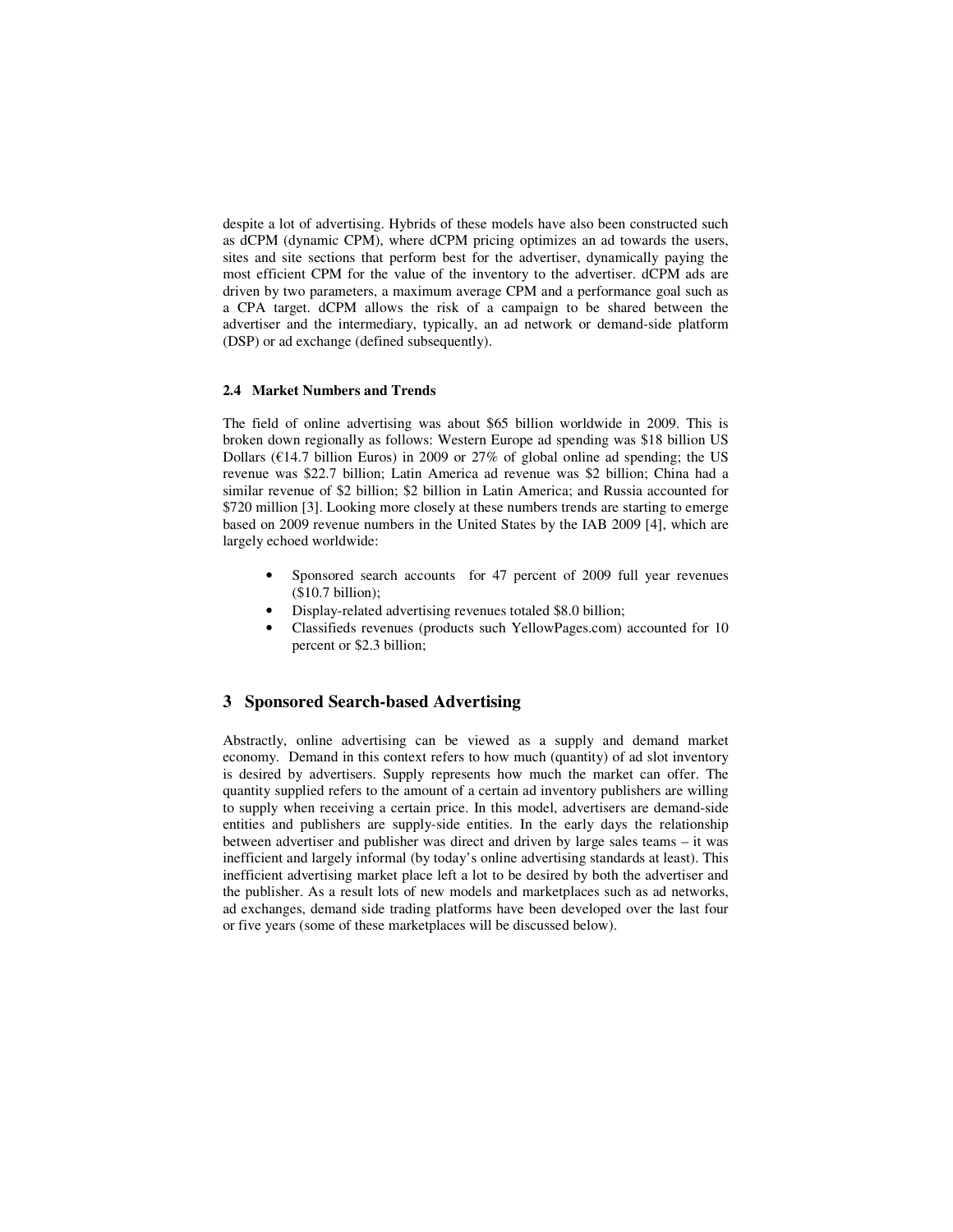#### **3.1 Sponsored Search Overview**

Sponsored search, though one of the most innovative forms of advertising on the Internet, turns out to be one of most easily understood forms of online adverting. Here ads are embedded within the search engine results page (SERP), generally on the North and East ports of the SERP (corresponding to the top and right hand side of the SERP). Sponsored search is dominated by the CPC model. It is a direct relationship between the search engine and the advertiser or the advertiser agency. From a user's perspective, a search engine serves one key need: that of trying to satisfy a searcher's information need which is expressed via the searcher's query. This is accomplished by providing a ranked list of organic web pages and documents of various types (maps, videos, etc), sometimes known as hits, (where each page is presented in terms of a title, snippet and corresponding URL) and a ranked list of sponsored results presented in the north and east sections of the SERP. Within the online advertiser world, the search engine plays the role of the publisher and the auctioneer. As auctioneer, the search engine gets to select which ads can participate in the auction, the ranking of these ads and the cost of a click (should the display of an ad result in a click). Viewed this way, the SERP can be simply broken into the organic set of results and the sponsored set of results generated by the organic search engine and the sponsored search engine respectively.

## **3.2 Organic Search Engine**

An organic web search engine is designed to search for information on the World Wide Web servers. A modern day organic search engine can be decomposed into the following core modules: crawler, webpage repository, document index, query processor, document ranker, logging, analytics, SERP generator and administrators console. Figure 1 presents these components and their relationship to each other. For completeness, a brief summary of these components is provided as many of them will be used in other online advertising ecosystems. A search engine operates in the following order: 1. Web crawling; 2. Indexing; 3. Ranking documents for user search queries; 4 SERP generation.

**Crawler.** One of the core components of Web search engines is the ability to retrieve and store the billions of pages available across the World Wide Web. The crawler sometimes, also known as a spider, is primarily responsible for retrieving these pages, and storing them locally. A Web crawler is a computer program (or agent) that browses the World Wide Web in an automated manner. Web crawlers generally store a copy of all the visited pages for later processing by the featurization process and by the indexing process (that encodes the downloaded pages in an efficient data structure to provide fast retrieval). In general, a crawler is provided with an initial list of URLs to visit – called the seeds. As the crawler visits these URLs, it identifies all the hyperlinks in visited pages and adds them to the list of URLs to visit – called the crawl frontier. URLs from the frontier are recursively visited according to a set of crawling policies. Exclusions can be made by the use of robots.txt. Policies include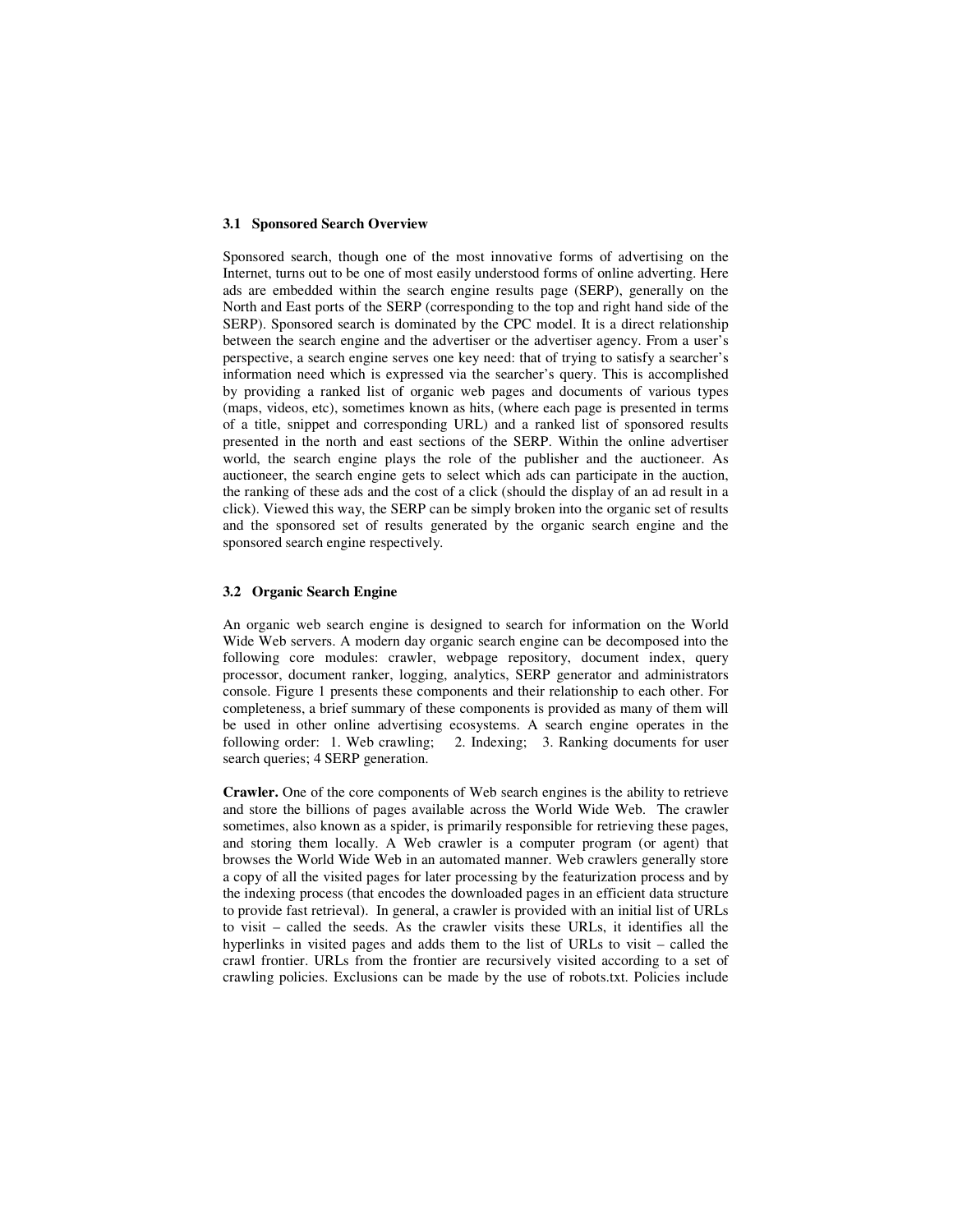how deep to crawl, limits on how many pages are crawled from a site, and the order in which a URLs are visited.

**Inverted Index and Scoring Process.** The crawled web pages need to be stored in a manner that is computationally efficient (SERPs need to be generated in response to queries within 100s of milliseconds) and with minimum storage requirements (say 10- 20% of the original raw page size). To enable this, web pages are stored in an inverted index data structure; this structure exploits the sparse nature of web documents. Within this framework, it is common to represent Web pages in terms of the words, or phrases that occur in the titles, headings, body content, or other special HTML fields called meta-tags that occur in the raw HTML page. These words or phrases can be more generally referred to as features or characteristics of the webpage. An inverted index is an index data structure storing a key-value mapping from features, such as words or numbers, to their locations in a document or a set of documents. An everyday example of an inverted index is the index at the back any text book, where the index words are the keys, and the associated values are a list of pages where the corresponding word(s) occur. In web search the purpose of an inverted index is to allow fast full text searches, at a cost of increased processing when a document is added to the database. Within the context of web search and, more broadly, digital advertising, one can generalize the use of inverted indexes beyond that of word-based keys. The key type in the inverted index mapping can be extended to any feature, *f*, that can be used to characterize a web page *p* (e.g., category of webpage, a word that occurs on the webpage, a postal code corresponding to the geographic area that had the highest density of visitors to this webpage in the past 3 days). The value associated with each key is generally referred to as the postings list. In this case, it could be a linked list of posting records. A posting could be simply a document identifier denoting that this feature occurred or is associated with this document and a corresponding payload. The posting payload could be a number corresponding to the number of times a word occurred in a document, (sometimes known as term frequency (TF) of a term in the document) and a list of numbers corresponding to the position of each word occurrence within a document. A posting is formally represented as tuple *<ID,W>* , where *ID* is the page identifier (generally ranges from 1 to the number of unique pages *N*), and *W*, which is assumed for the purposes of ease of presentation to be limited to a number, known as a weight; e.g., this weight could be the term frequency of *f* within *p*. For efficiency of memory usage and query scoring time, each posting list is sorted in increasing order of *page ID*. As a result, there are numerous ways to encode postings lists to reduce memory requirements [5]. Generally, since billions of documents are being indexed, the documents are divided into non-overlapping subsets where each subset is indexed separately on its own server; at query time responses from each server need to be merged.

**Features.** The featurization step in Figure 1 is concerned with representing each page in terms of features that summarize this page and distinguish it from other web pages. These features can be purely based on the textual content of the page (such as words and phrases). Values for these features can be simply frequency counts or normalized frequencies (frequency of word / total number of words). In addition, features can be based on the web graph of hyperlinked web pages such as PageRank [6] where the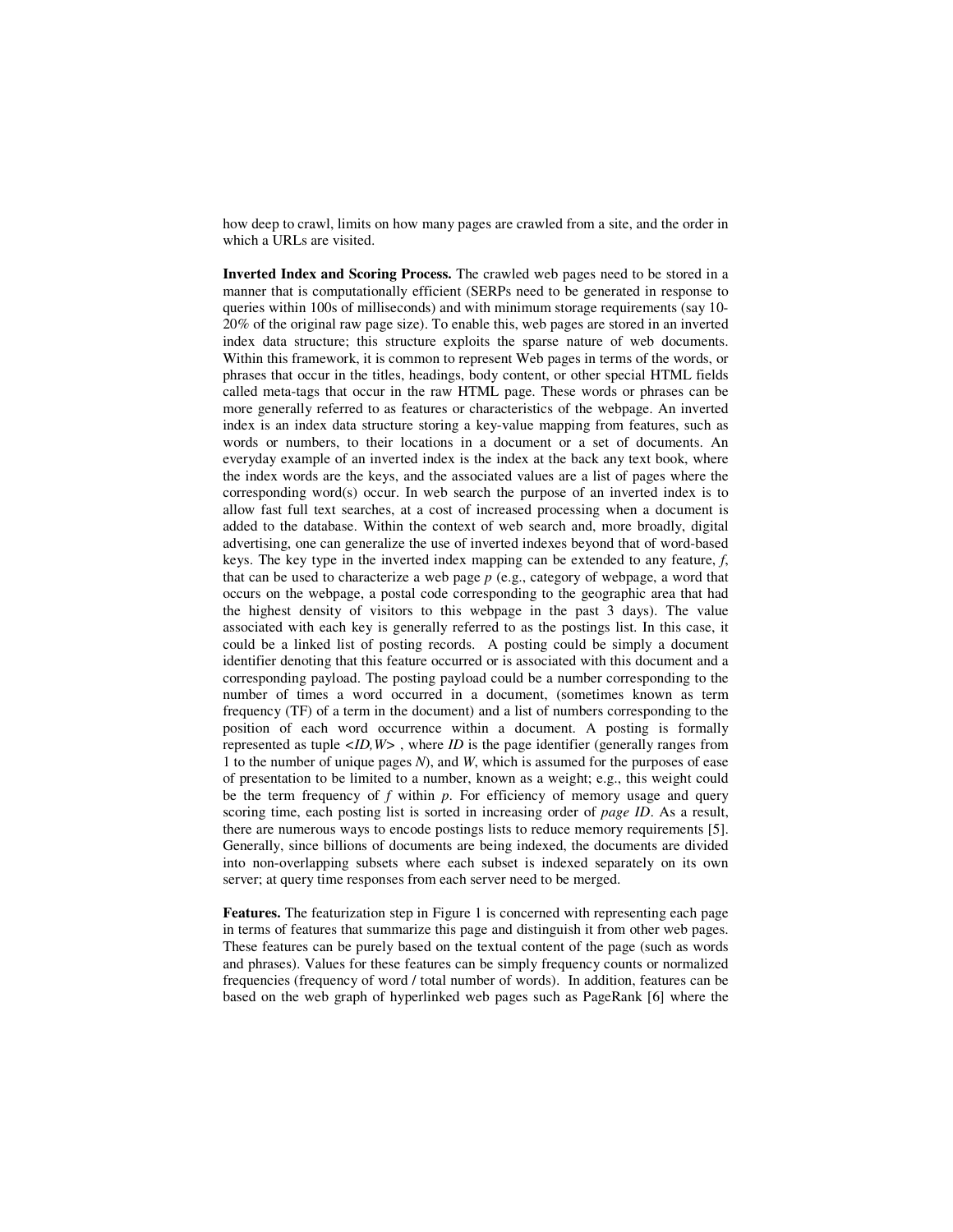feature value corresponds to a probability that a web browser (user) who follows links randomly (with teleportation capabilities) for a long time will be at a particular page polled randomly. This probability can provide a query-independent measure of the popularity (and quality) of the page. Another family of features could be popularity (and quality) of the page. Another family of features could be behavioral/historical features, such as the number of times a page has been clicked on from a SERP. Many other features families are commonly used. In summary, an inverted index is used extensively within large web-scale systems such as organic web search, ad search, and in other sparse data problems such as user behavior problems.



**Fig 1**: Core components of a web search engine.

Ranking Documents for user search queries. Web search engine index sizes are in the order of tens of billions of web pages of pages. For example, the website, http://www.worldwidewebsize.com/, estimates Google's index to be around 30 billion pages. Typically, search engines need to process tens of thousands of queries per pages. Typically, search engines need to process tens of thousands of queries per second (QPS). This is generally a distributed, multistep process consisting of the following steps: query parsing, query featurization, scoring pages in the index, sorting following steps: query parsing, query featurization, scoring pages in the index, sorting them based on score, and generating a results page. Query parsing is concerned with splitting the query into words (tokenizing) and assigning a role to each word or sequence of words such as determining if a word is a proper noun, a determiner, a preposition, or a part of a phrase. This can be accomplishe sequence of words such as determining if a word is a proper noun, a determiner, a preposition, or a part of a phrase. This can be accomplished using part of speech taggers, lexicon lookup approaches, or Markov models (HMMs or CRFs [7]). Query featurization includes the features output by query parsing and possibly many other features. For example, the zip code from where the user typed the query, or the day of week, etc. At its simplest, this feature vector could just be a list of query words, as is the case in traditional information retrieval, or could be an augmented feature vector as briefly described above. Subsequently this query feature vector is taken and a join is performed over the pre-sorted feature posting lists in the index. One of the common approaches to performing this multi-way join is to use a document-at-a-time (DAAT) evaluation. Most of the DAAT algorithms in the literature are merge-joins with improved efficiency [8]. To evaluate a query using a DAAT algorithm, a cursor *Cf* created for each feature f in the query vector, and is used to access  $f$ 's posting list. During the join, the cursors are moved in a coordinated fashion forward over the posting lists. While traversing the posting list in this fashion one accumulates documents that have all the query features. One can use these features to assign a est, this feature vector could just be a list of query words, as is information retrieval, or could be an augmented feature vector ove. Subsequently this query feature vector is taken and a join a long time will be at a particular page if<br>
a long time will be a query-independent measure of the<br>
a query-independent measure of the<br>
beher of times a page has been clicked on<br>
a ere commonly used. In summary, an<br>
a ca a phrase. This can be accomplished using part of speech proaches, or Markov models (HMMs or CRFs [7]). Query features output by query parsing and possibly many other zip code from where the user typed the query, or the day time (DAAT)<br>ge-joins with<br>a cursor  $Cf$  is  $\frac{1}{s}$  access  $f's$  posting list.<br>hion forward over the<br>hion one accumulates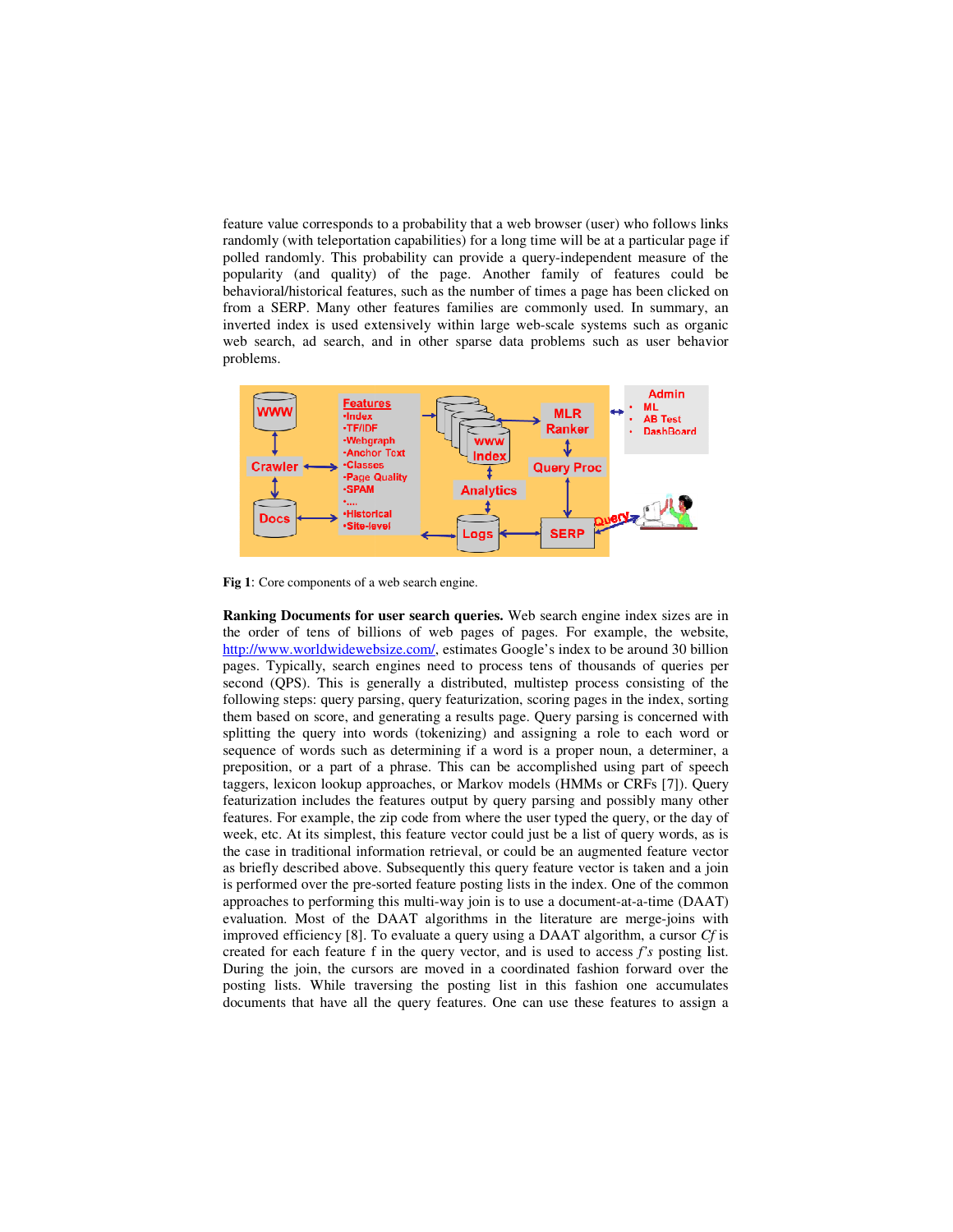relevance score (sometimes interpreted as a similarity) to each of the accumulated documents. This similarity score between page  $p$  and query vector  $q$ , can be as simple as summing contributions over all common features of the query vector and the document vector, and over all features that are local to the query and webpage as follows (this is commonly known as a dot product):

$$
Score(q, p) = \sum_{f \in q \cap p} w_q * w_p + \sum_{f \in qo} 1 * w_q + \sum_{f \in po} 1 * w_p \tag{1}
$$

Where the weights  $w_p$  and  $w_q$  measure the importance of the feature f on the query side and on the page side respectively, and *qo* and *po* denote features on the query side only and page side only.

In reality, scoring each document as described above is impractical (due to millisecond time constraints on query turnaround time). As a result, various approaches have been proposed to address this constraint resulting, typically, in a multi-phase retrieval process. This multi-phase process can consist of two or three phases, where each phase can be functionally similar to the scoring process described above with the later phases consisting of more features (with some of these features being dependent on the distribution of the results set to-date). It is common to use a two-phase process using an operator such as the WAND operator in the first phase to improve first phase efficiency [9].

**SERP Generation.** The organic SERP consists of a list of snippets of text extracted from each of the resultant web pages. This snippet serves the same role as an ad creative and needs to be carefully crafted (automatically).

**Evaluation.** Relevance is core to evaluation in information retrieval. Here, relevance typically denotes how well a retrieved document or set of documents meets the information need of the user. *Relevance* is often viewed as multifaceted. One core facet of relevance relates to *topical* relevance or *aboutness* [10], i.e., to what extent the topic of a result matches the topic of the query or information need. Another facet of relevance is based on user perception, sometimes referred to as *user* relevance; it encompasses *topical* relevance and possibly other concerns of the user such as timeliness, authority or novelty of the result. Depending on the query yet another facet of relevance comes into play that of geographical aboutness, .i.e., to what extent the location of a result, say in the case of a business listing, matches the location of the query or information need. Performance of systems is generally captured by relevance-centered metrics such as discounted cumulative gain [11] or precision at specific ranks (say up rank 5) [12]. For example, DCG is defined here up until rank *P*  as follows:

$$
DCG @ P = rel_1 + \sum_{i=2}^{p} \frac{rel_i}{\log_2 i}
$$
 (2)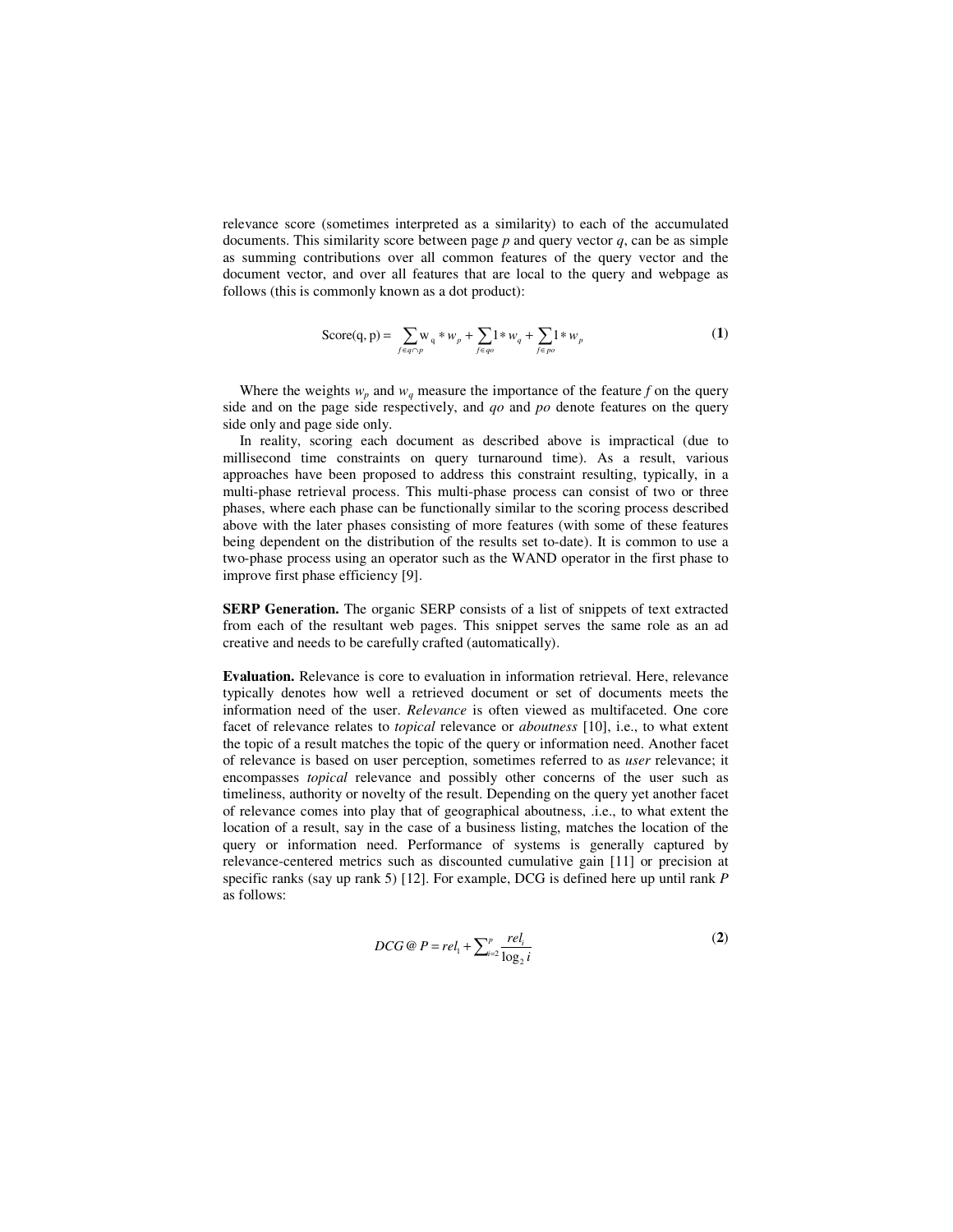The constants *rel<sub>i</sub>* are the relevance scores generally provided by human assessors. Human assessors typically judge documents with respect a query on an ordinal scale, with labels such as "Perfect", "Excellent", "Good", "Fair", and "Bad". These are then mapped to a numeric scale. Though relevance is generally provided by a team of professional assessors, it is sometimes obtained via crowd sourcing services such as the Amazon Mechanical Turk [13].

**Machine Learnt Ranking Functions.** Recent work on applying machine learning approaches to optimizing ranking functions has led to huge gains over hand-tuned expert systems. The field is commonly known as learning to rank or machine-learned ranking (MLR) and is a type of supervised or semi-supervised machine learning problem in which the goal is to automatically construct a ranking function from training data. Training data generally consists of query, webpage, and associated relevance triples *<q, p, relevance>,* with some partial order specified between web pages associated with the same query. This score or label may be provided manually by human assessors (or editors), who judge the relevance for each selected *<query, page>* pair. It is not feasible to check relevance of all query document pairs, so typically a technique called top-k pooling is used — only top few documents, retrieved by some existing ranking models are checked [14]. Alternatively, training data labels may be derived automatically by analyzing click-through logs (i.e. search results which received clicks from users) [15]. Training data is used by a learning algorithm to produce a ranking model, which can then be used to compute a relevance score for a document with respect to a given query. MLR problems can be reformulated as optimization problems with respect to evaluation metrics (such as DCG). This has lead to the development of a plethora of very powerful pair-wise and list-wise learning algorithms [16].

## **3.3 Sponsored Search Engine**

Sponsored search, unlike organic search, is concerned with selecting and presenting text ads in response to a searcher's query with the express goal of satisfying the searcher's information need while in parallel delivering the advertiser's message; these text ads are embedded along with organic search results on the SERP. This can be viewed as "*not seeing advertising as entertainment or an art form, but as a medium of information…*" [17].

Sponsored search system strongly parallels the functionality of organic web search but differs in subtle ways that make the automatic targeting of ads much more challenging. One could frame the problem of targeting ads as a web search (IR) problem. Here the organic user query, *q*, and user, *u*, become the query vector (as is the case in web search) but the index differs to that in web search; it is created from features extracted from the ad creative, the keywords associated with the ad (for targeting), and sometimes the text of the corresponding landing pages. An ad search engine operates in a similar way to an organic search engine; it consists of the following core steps: 1. landing page crawling; 2. indexing; 3. ranking ads for user search queries; 4 presentation of ads within SERP. In paid search, the crawler crawls the landing page associated with an ad creative; this is generally a much simpler and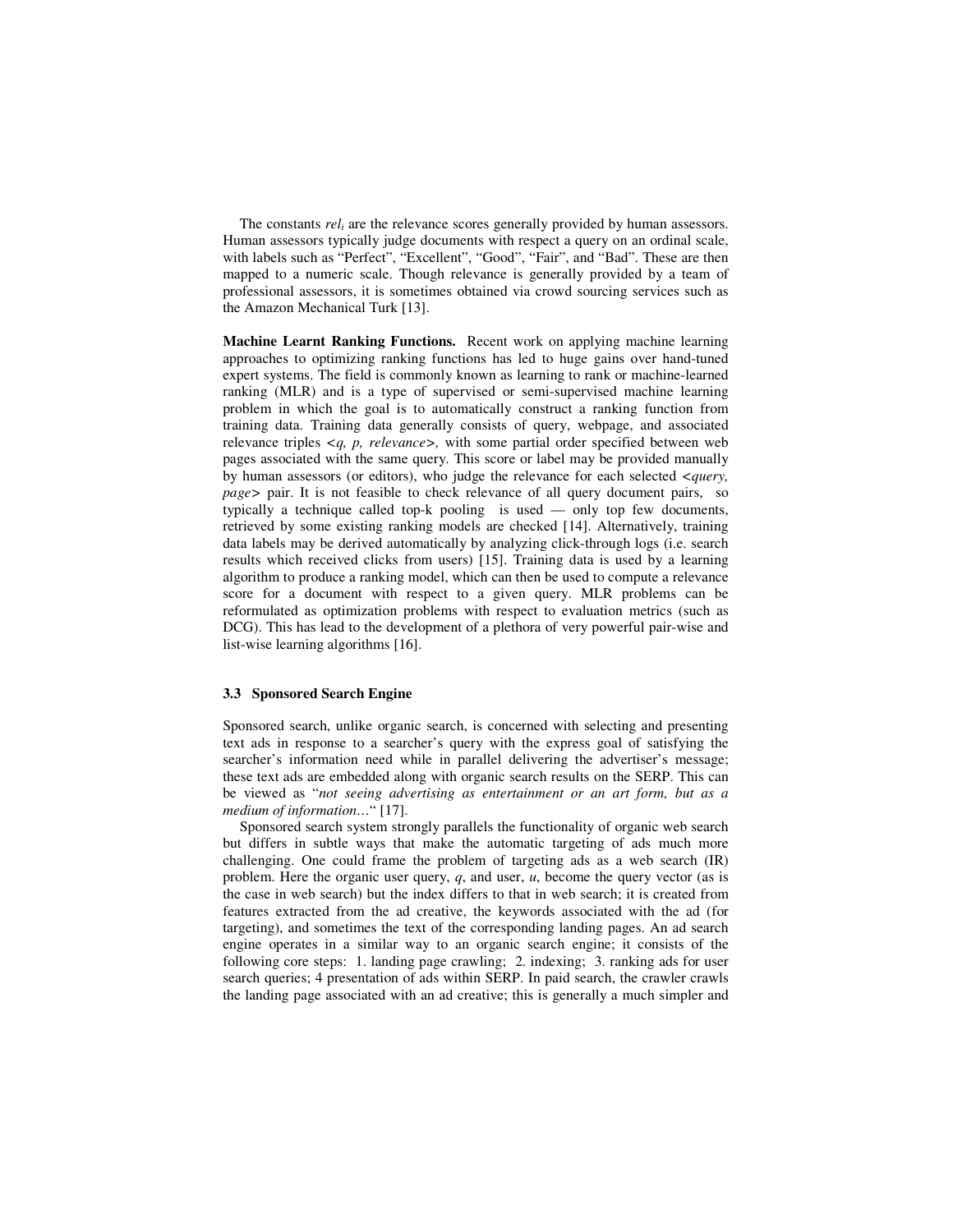focused crawling process than for web search. Indexing uses, in addition to the features used in web search, a set of features specialized for advertising. An ad can be viewed as consisting of terms (unigram or n-gram) taken from the ad creative, or terms generated from the keywords that the advertiser associated with the ad, or terms extracted from the landing page. In addition, these n-gram terms can be further qualified by the zone in which they occur. For example, an n-gram term, such as, "ipod case", extracted from the creative title might be featurized as "ipod case:adTitle". These and other features will be discussed in detail below. Ranking of ads can be based on a hand-coded scoring function or based on a machine learning optimization strategy like those described in the MLR section above.

**ECPM-based Ranking of Ads.** For a search engine (publisher) to show an advertiser's ad, the advertiser (or their representative, e.g., search engine marketer (SEM); SEMs are advertising agencies that manage the search ad campaigns of large companies) must (1) create a text ad creative; (2) select the key search words or phrases that they would like their ad to appear alongside (specifying exact match or a broader syntactic and semantic match); (3) set other targeting constraints such as geoconstraints (e.g., show my ad in the San Francisco area only); and (4) set budgeting and delivery constraints. For the latter point, more concretely advertisers must set the following: their budget or total advertising spend for this ad campaign or overall; the start and end times for their ad campaigns and their maximum cost-per-click (CPC), which is the maximum amount an advertiser is willing to spend to have one searcher click on the ad and be transferred to the advertiser's website. All of this information is known only by the advertiser and the publisher.

One of the biggest challenges for the search engine is to establish how much a click is worth such that the search engine makes money at a fair market value and that all advertisers are getting a good ROI. This type of decision-making falls squarely in the field of economics where recent work in auction theory combined with gametheoretic analyses of auctions can be leveraged to create marketplace mechanisms, i.e., auctions (rules for bidding, and pricing), that enable both the search engine and advertisers to operate collectively to maximize the social welfare of the marketplace. In other words, it is necessary to create an auction mechanism such that the advertiser pays up to one's maximum value of the impression/click without remorse (for paying too much or missing opportunities) and by doing so the search engine earns optimal revenue. Initial auction models for sponsored search operated as follows: When a searcher inputs a search query, the search engine conducts a sealed auction across all ads with keywords matching the query (corresponding to a partial match, or as an exact match of the keywords associated with an ad). This auction both (1) induces a ranking of ads and (2) establishes a price per click on the winning ad(s). This induced ranking and pricing scheme can take many forms depending on the type of auction used. For example, it could be based exclusively on the bid price associated with the triggered keyword(s). The pricing for this model could be based upon second pricing where the advertiser is charged the bid associated with the ad in second place. For multi-slot SERPs, ads are selected based upon bid price and charged for clicks based upon the bid price of the ad in the next rank down in the ranked list; this is known as a *generalized second price auction*. This was the ranking strategy adapted by Goto.com/Overture when they introduced the first CPC-based cost model for online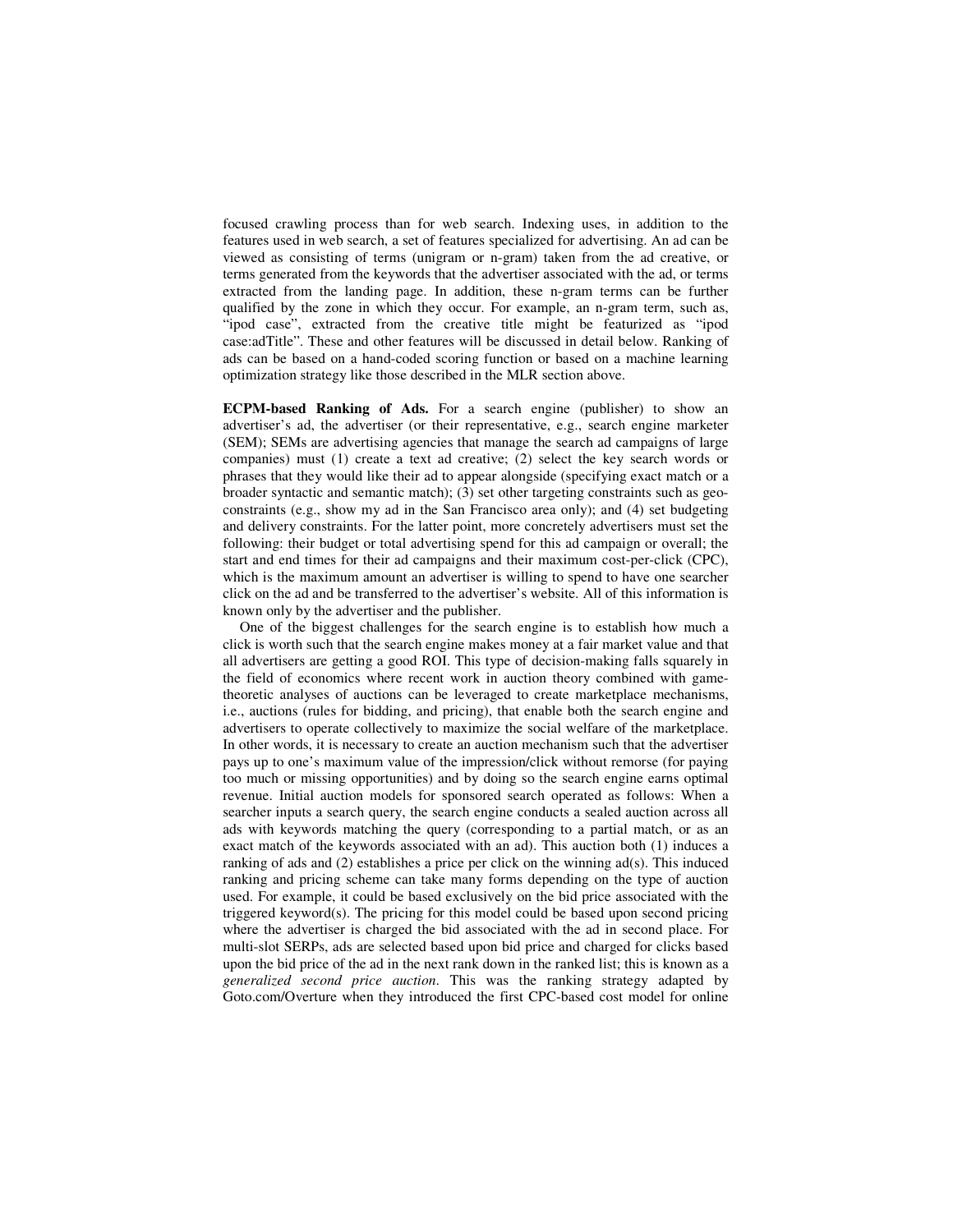advertising back in 1997 [2]. This approach can be easily gamed by unscrupulous advertisers leading to many issues ranging from spamming-like behaviors to revenue reduction (due to active gaming-like behaviors that lead to reduced CPCs). For example, an advertiser could associate one's ads with a broad spectrum of keywords (possibly keywords that have nothing to do with the ads being targeted) and bid at high levels to insure impressions. Within this ranking model these ads would be shown to searchers thus leading to spam-like behavior (i.e., showing ads that have nothing to do with the information need or intent of the user's search). Ultimately, this type of activity would lead to reduced revenue (since there would be fewer clicks) and annoyed searchers. To overcome these limitations with bid-based ranking while maintaining keyword-based targeting Google developed a yield-based ranking model that optimized both revenue (via higher CPCs) and ad relevance. This ranking is based on a product of the advertiser bid price for that keyword and an ad quality score corresponding to the expected user behavior in terms of clicks on that ad. This product score is known as the expected CPM (ECPM) and is defined as follows:

$$
ECPM(a) = P(click(a) | p, a, u) * CPCBid_a * 1000
$$
 (3)

Where *p*, *a*, and *u* denote the context of the impression in terms of the target page (where the ad is shown; the can be simply the organic search query or the organic part of the resulting SERP), the ad, and the user respectively; and *CPCBid<sup>a</sup>* corresponds to the bid price that the advertiser has agreed to pay for a click on this ad in the case of a first price auction. This  $P(click(a)|p, a, u)$  component is generally referred to as a quality score and can be viewed as a proxy for the click-through rate (CTR) of an ad shown in the context of a target page, user and ad. The *1000* multiplier in the above ECPM equation corresponds to 1,000 impressions (presentations of the ad to users). The ECPM-based scores induce a ranking and thereby determine the placement of ads on the search engine page with the top-ranked ad being placed in the top slot, and second ranking in the second slot, and so on. Pricing for this ranking model can take many forms. For now let's assume a second price auction mechanism whereby the advertiser is charged as follows for a click. The cost per click corresponds to the minimum it takes for an ad to maintain its position in the ECPM-based rank. For example, let's assume two ads  $ad_1$  and  $ad_2$  with corresponding bid prices  $Bid_1$  and *Bid*<sub>2</sub> and quality scores  $Q_l$  and  $Q_2$  respectively. Let's assume that the rank scores for *ad<sup>1</sup>* is greater than *ad2*. This is more succinctly stated as follows:

$$
Bid_1 \times Q_1 > Bid_2 \times Q_2 \tag{4}
$$

For  $ad<sub>1</sub>$  to maintain its current rank (using some basic algebra on the above equation) then *Bid1* needs to be at least:

$$
Bid_1 \ge \frac{Bid_2 \times Q_2}{Q_1} \tag{5}
$$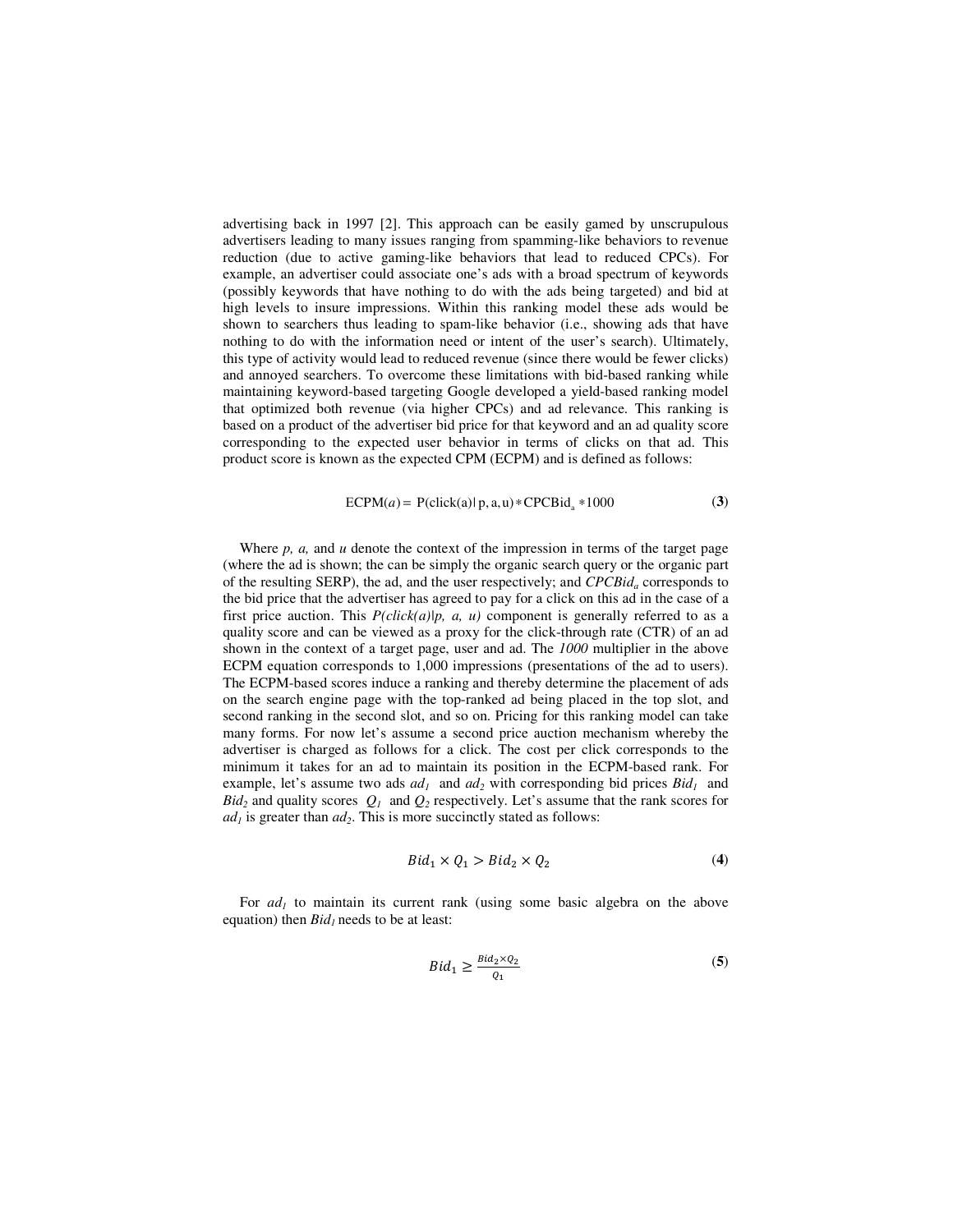For a click on ad  $ad<sub>1</sub>$  the search charges the advertiser this minimum (plus an arbitrary small amount, say, one penny) to maintain its current ranking. This can be more naturally written in terms of CPC notation as follows:

$$
CPC_1 = \frac{Bi d_2 \times Q_2}{Q_1} \tag{6}
$$

Where the advertiser pays a cost per click of  $CPC<sub>1</sub>$  for a click on  $ad<sub>1</sub>$ . This is commonly known as the generalized second price auction (GSP) [2] and is used by most major search engines despite provable imperfections that will be discussed in Section 5. In its simplest form, if all click-through rates are equal, an advertiser's payment per click is the bid of the next-highest bidder. Since the context is implicit below for a given expression the notation  $Pr(\text{click}(a)|p, a, u)$  is simplified to *Pr(Click)*.

**Sponsored Search versus Organic Search.** Ranking for organic search can be reduced to generating the best rank ordering for a set of webpages with respect to a *query* (based on, say, *topical* relevance). Sponsored search differs in that it needs to balance the need of selecting and presenting text ads that satisfy the searcher's information need while in parallel delivering the advertiser's message. This joint objective is optimized by ECPM-based ranking (also known as revenue-based ranking). Estimating *Pr(Click)* accurately is key to creating an optimal ranking and pricing. For ads that have been shown many times in the context of an organic *SERP*, *p*, (here the user, u is marginalized), the estimate for *Pr(Click)* is the binomial maximum likelihood estimate; this is then simply the number of observed successes divided by the number of trials, i.e. clicks/impressions, or CTR. However this data requirement is generally very difficult to meet. Like most web distributions, the distribution of impressions and clicks follows a power law curve where the short head corresponds to ads with a high frequency of impressions and clicks on keywords and a long tail corresponds to rare events where an ad gets a small number of impressions and clicks on different keywords. In addition, since click rates for ads are generally very low (a recent study reported a CTR of 2.6% for ads on SERPs [18]) these estimates tend to have high variance. For example, if the true CTR for an Ad is 2.6% then it must be shown 1,000 times before one can be 95% confident that this estimate is within  $1\%$  (about  $40\%$  relative error) of the estimated CTR, i.e., in the range [1.6%, 3.6%]. This interval is narrowed down to [2.3, 2.9] after 10,000 impressions. To converge on confident estimates of CTR can represent a significant investment by the publisher (in this case the search engine). For example, it could cost \$40 to converge on the 95% interval of 2.6%  $\pm 1\%$  if the CPC were \$1.60 or \$400 for the tighter interval of  $2.6\% \pm 0.3\%$ . Errors in these estimates can be detrimental to the search engine as it might lead to a loss in revenue (under charge due to higher estimates of Pr(click)) or missed opportunities for advertisers (who are priced out by a low estimate for CTR). The CTR rates on an overall SERP basis is 25% [19] corresponding about 3% CTR on any ad slot; most ads, however, will exhibit a CTR of less than 1% resulting in hugely rare events. This challenge is further compounded by a non-stationary marketplace: Sponsored search is a non-stationary market place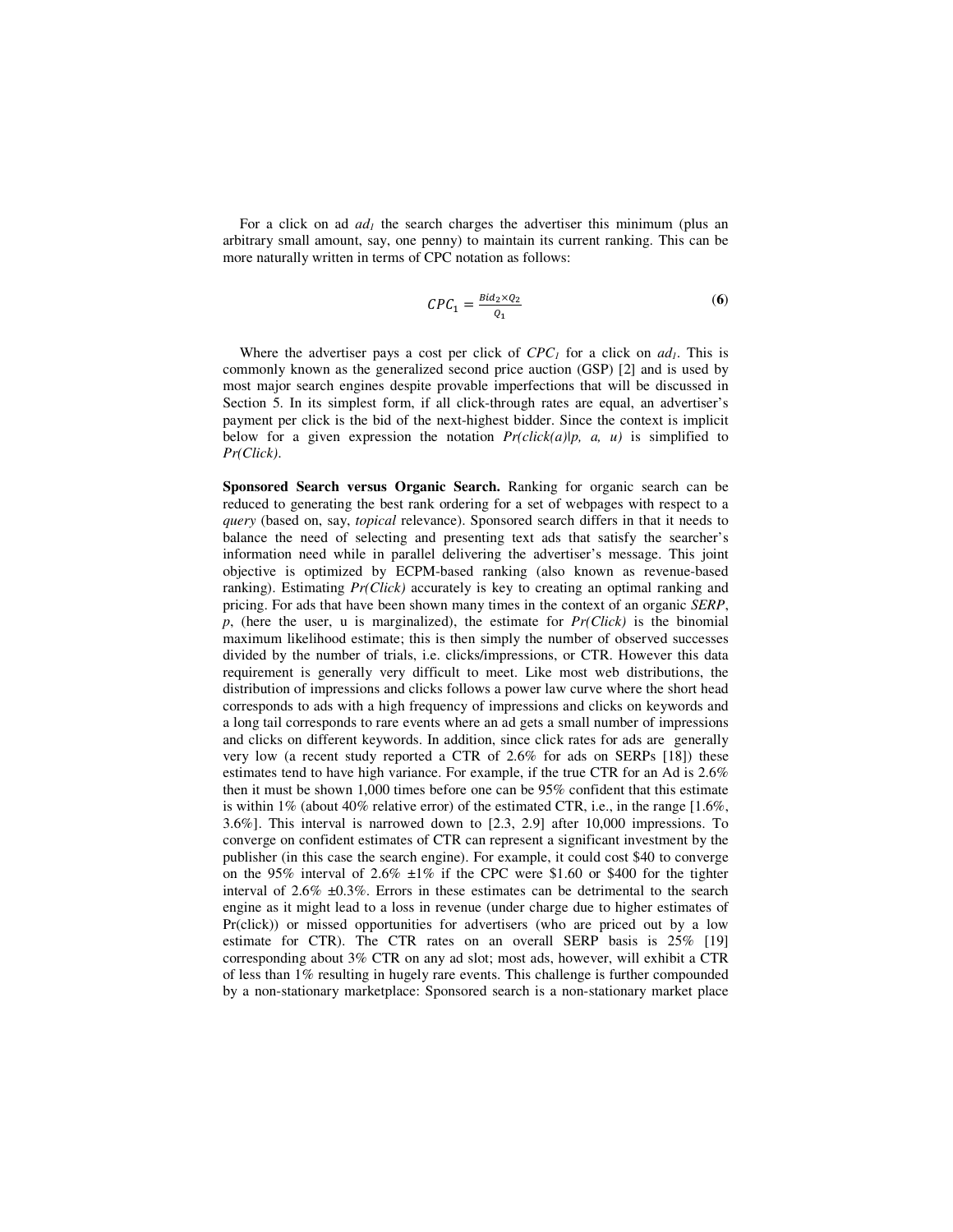consisting of hundreds of millions of ads, with a significant portion of new ads and advertisers entering (and leaving) the marketplace on a daily basis. Additionally, the constraints associated with current ads (such as keywords, geo, demographics) may also change. As a result there is a significant portion of ads for which there is limited or no information on Pr(Click) estimates.

Generally one is dealing with hundreds of millions of ads (order of  $10<sup>8</sup>$ ) and billions of SERPs (10<sup>9</sup>) and over a billion users (10<sup>9</sup>). The cross product of these three large dimensional variables yields a massive event space  $(10^{26})$  most of which is unexplored (cannot possibly observe user interactions for most <query, ad> pairs as there are not enough SERPs to do this and it would come at a very heavy cost to the publisher (the search engine) and user. This type of phenomenon is commonly known as the curse of dimensionality [20] and is well lamented in the field of machine learning. More concretely, with an estimated trillion  $(10^{12})$  queries issued worldwide in 2009 [19] by about 1.3 billion people issuing about 700 queries per year, one can only hope to see  $10^{22}$  events or about one hundredth of one percent of the possible events. Finally scalability is a challenge, paralleled only by organic search. In 2009, an estimated trillion  $(10^{12})$  queries were issued worldwide by about 1.3 billion people corresponding to about 700 queries per user per year or through-put of 34,000 queries per second (QPS) globally. This is an extremely large number of SERPs. As a result of these key difference between organic search and sponsored search, many research opportunities have opened up that push the limits of areas such as machine learning, information retrieval, statistics, and large scale computing. Some challenges and current work in these areas are reviewed next.

#### **3.4 Research Challenges and Opportunities**

**Characterizing ad selection and pricing as an online learning problem.** Most of the major search engines (Bing, Google, Yahoo, Yandex) rank ads and price clicks using ECPM or yield-based ranking. Inaccurate estimates of the Pr(Click) can have adverse effects on user satisfaction and on advertiser ROI, which, ultimately, effects the revenue of the search engine. Consequently search engines are very motivated to accurately model Pr(click). To simplify the problem of ad selection and pricing based upon ECPM, one can assume that all ads have the same bid without losing generality. Framed like this the problem reduces to accurate estimation of Pr(Click) for a huge variety of ad contexts (user, publisher, and ad combinations). As was presented previously this problem suffers from the curse of dimensionality with little or no data about most possible contexts where an ad could be served. To overcome this problem various commercial entities have bootstrapped ad selection (i.e., accurately estimate Pr(Click)) in different ways leveraging both domain expertise and more statistically principled approaches. These schemes typically combine an exploit strategy that focuses on the short term and immediate revenue gains based upon accurate estimates of Pr(Click), generally for a small subset of possible events, with an explore strategy, where a small portion of query traffic is devoted to exploration that tends to be more speculative in nature. The goal of exploration is to discover other ad contexts where an ad can deliver high ROI for the advertiser and high revenue for the search engine. In addition, recent studies such as Broder et al. [21] and Shanahan et al. [22] have also started to look at lifetime value of users as opposed to the one-shot nature of the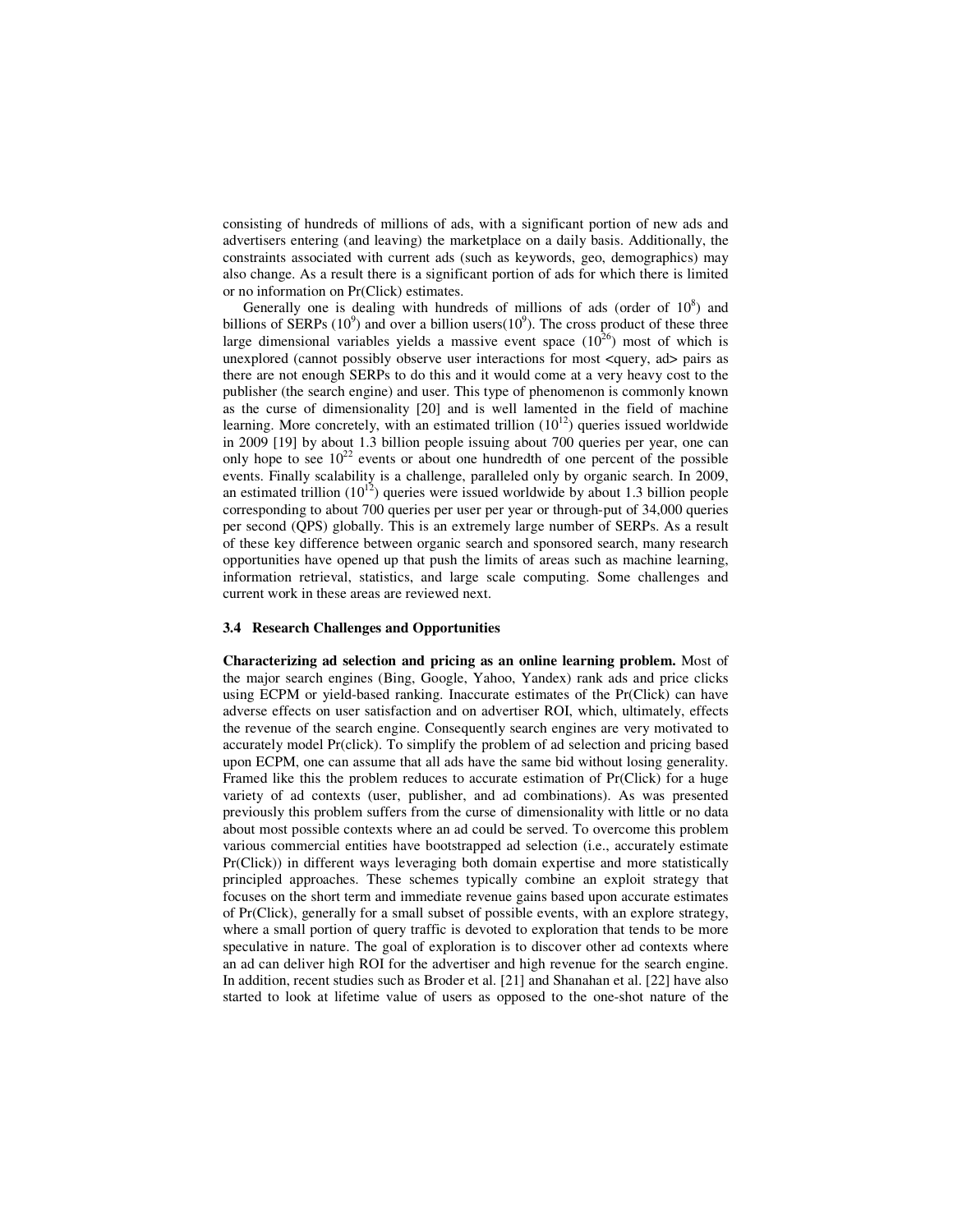explore/exploit approaches discussed here; this is not discussed further here. Typically, one can frame all explore and exploit approaches as a form of online learning or sequence learning. Online learning is a model of induction that learns one instance at a time [23]. The goal in online learning is to predict values for instances, i.e., here, the Pr(Click) on ad in a given context. The key defining characteristic of online learning is that soon after a prediction is made, a more accurate estimate is discovered. This information can then be used to refine the prediction system using learning. The goal of learning is to make predictions that are close to the true values. More formally, an online algorithm proceeds as a sequence of trials. Each trial can be decomposed into the following steps. First the algorithm generates an estimate of Pr(Click), say, in terms of its mean and variance values. Then algorithm receives feedback via a click or lack of click on an ad in a specific context. The third stage is the most crucial as the learning algorithm can use this user feedback to update its hypothesis for future trials. The ultimate goal of the learning algorithm in the context of ad serving could be to maximize short-term revenue while balancing the need to learn about unknown ad behaviors. Because online learning algorithms continually receive feedback, the algorithms are able to adapt and learn in difficult situations. Online learning algorithms have been studied extensively leading to many theoretical findings on learnability that help guide exploration and exploitation dilemma, even, in an ad serving setting. To aid with understanding it useful to cast the problem of ad serving as a multi-arm bandit problem (a slot machine with multiple arms) where each arm corresponds to an ad with an unknown Pr(Click) and where each machine corresponds to a *<user, target page>* context. Let's assume one machine (corresponding to one ad context). When an arm is pulled it generates a revenue equivalent to the bid with a probability Pr(Click), The goal of online learning is to generate a finite series of arm pulls (ad servings) that maximizes the total expected revenue (this is often referred to reward in the online learning literature). This arm selection rule is often referred to as a policy. A bandit policy or allocation rule is an adaptive sampling process that provides a mechanism to select an arm at any given time instant based on all previous pulls and their outcomes. These series of arm pulls (ad servings) could be based upon a random policy (selecting an arm at random) or based on an exploit policy where an arm is selected based upon it expected revenue (based on its most current estimates). Thus, an arm with a worse empirical mean but high variance might be preferred to an arm with a better mean but low variance (exploration). After the sampling is continued for a while the online learning algorithm should learn enough to sample the arm that will provide the highest payoff (exploitation). A good sampling scheme should reach this point as efficiently as possible. A popular metric to measure the performance of a policy is called *regret*, which is the difference between the expected reward obtained by playing the best arm and the expected reward given by the policy under consideration [24]; it corresponds to the number of mistakes made (i.e. a mistake is when a suboptimal arm/ad is selected). A large body of online learning literature has considered the problem of constructing policies that achieve tight upper bounds on regret as a function of the time horizon (which is modeled as the total number of arm pulls) for all possible values of the expected revenues. This work has culminated in the following key finding: assume that each arm is assigned a priority function which is a sum of the current empirical payoff plus a factor that depends on the estimated variability (as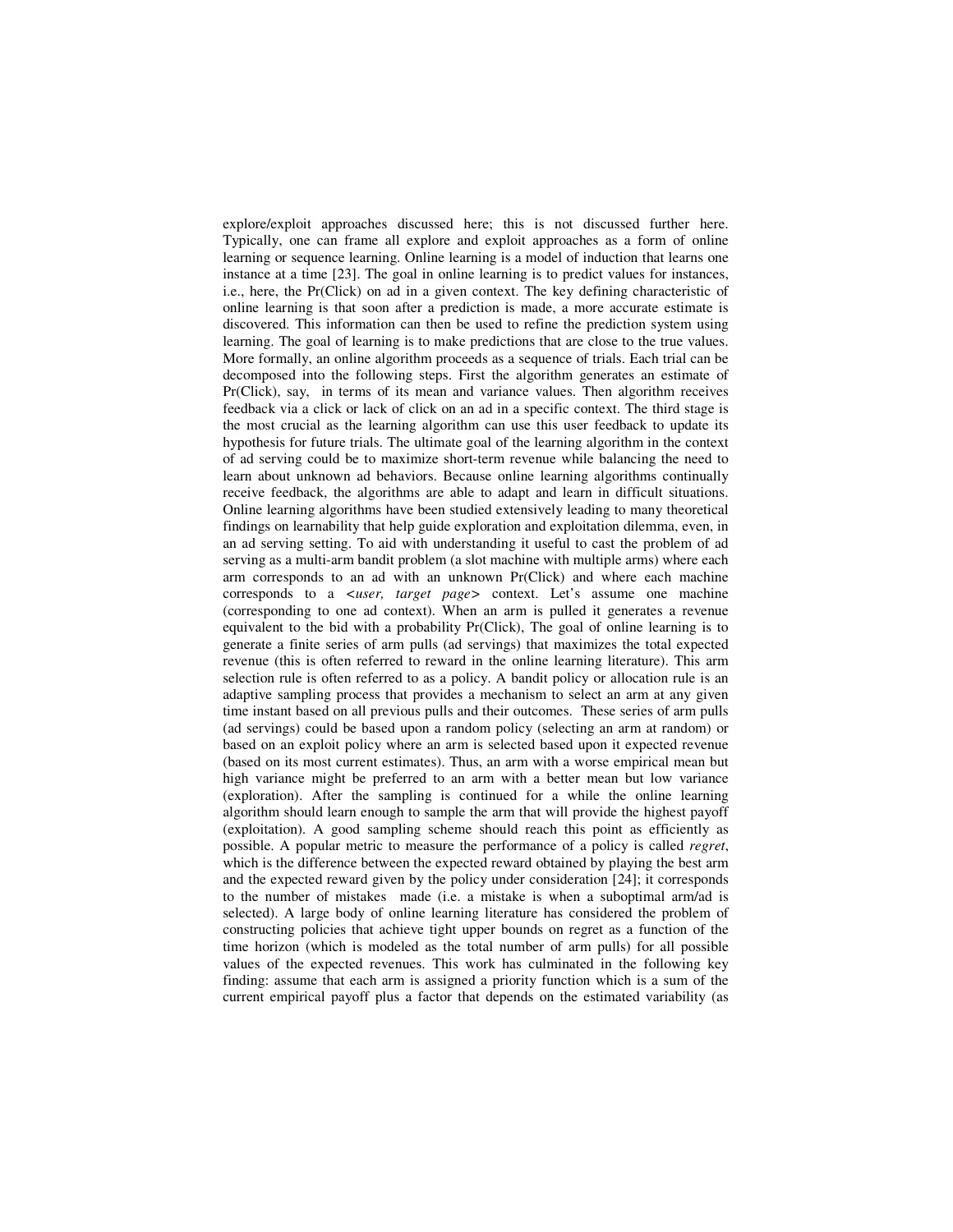opposed to a function of the expected revenue and its variance) [25]. Sampling the arm with the highest priority at any point in time, one explores arms with little information and exploits arms which are known to be good based on accumulated empirical evidence. With increasing sampling size, the sampling variability reduces and one ends up converging to the optimal arm. Consequently one cannot construct a variance adjustment factor to make the regret (or number of mistakes) better than log(N), thereby providing a benchmark for evaluating policies. Though online learning provides a very nice framework to analyze ad selection behavior it has many practical limitations. For example, the current framework assumes just one winner, whereas most ad contexts have the ability to show multiple ads. In addition, as a result of the curse of dimensionality, it is not possible to explore and then exploit all possibilities. To address this shortcoming Pandey et al. developed an approximation using a hierarchical model with a multi-stage sample strategy combined with a Bayesian model to do online learning at different levels of resolution [26]. Shrinkage and other back-off strategies can also be applied. Agarwal et al. [27] report an interesting hierarchical Bayesian model that address some of the idiosyncrasies of online advertising such as short lifetimes, delayed feedback and non-stationary rewards with compelling results. They also provide a good review of recent literature in this area. Yet another alternative approximation is based upon building regression models to predict click behavior as function of ad, user and target page characteristics. This can be accomplished using commodity learning frameworks such as logistic regression, though care has to be taken in training set construction as will be highlighted below to avoid biases that can provide misleading probability estimates. This latter approach and variations thereof are commonly used in practice.

**Predicting Pr(Click).** Reported studies on modeling Pr(click) fall into a number of categories: collaborative filtering approaches; predictive approaches; and evaluation approaches. All approaches leverage user click behavior (that can be harvested from log files) to model the Pr(Click) estimates; this can be viewed as a form of implicit relevance modeling. In addition, hybrid models have been developed where predicted CTRs are combined with empirical data counts using, say, Beta updating. This is in contrast to modeling ranking functions for organic search, where the objective is to model topical (and sometimes user) relevance and use such models to rank documents with respect to user information needs as expressed through queries; in this context, it is common to obtain explicit relevance judgments from human labeler(s) though some recent studies [28] have shown that learnt ranking models from implicit judgments give performances that are within 4% (in terms of normalized DCG) of models built using explicit relevance judgments. In addition, to this stricter predictive (scoring) requirement, relevance needs to be modeled beyond users' topical needs and the commercial intent and commercial opportunity also needs to be considered. Previous studies [29] have shown that advertising relevance involves complex inference processes that go beyond surface-form semantic models commonly used in traditional information retrieval and organic web search (typically unigram modeling with limited semantics such as the role of the n-gram in the query or sentence, e.g., a city or person's name). It can involve a complex interplay between the message contained in the ad creative (words, images, video), the target audience, the pitch level of the ad (to produce increases in brand awareness or to achieve other marketing objectives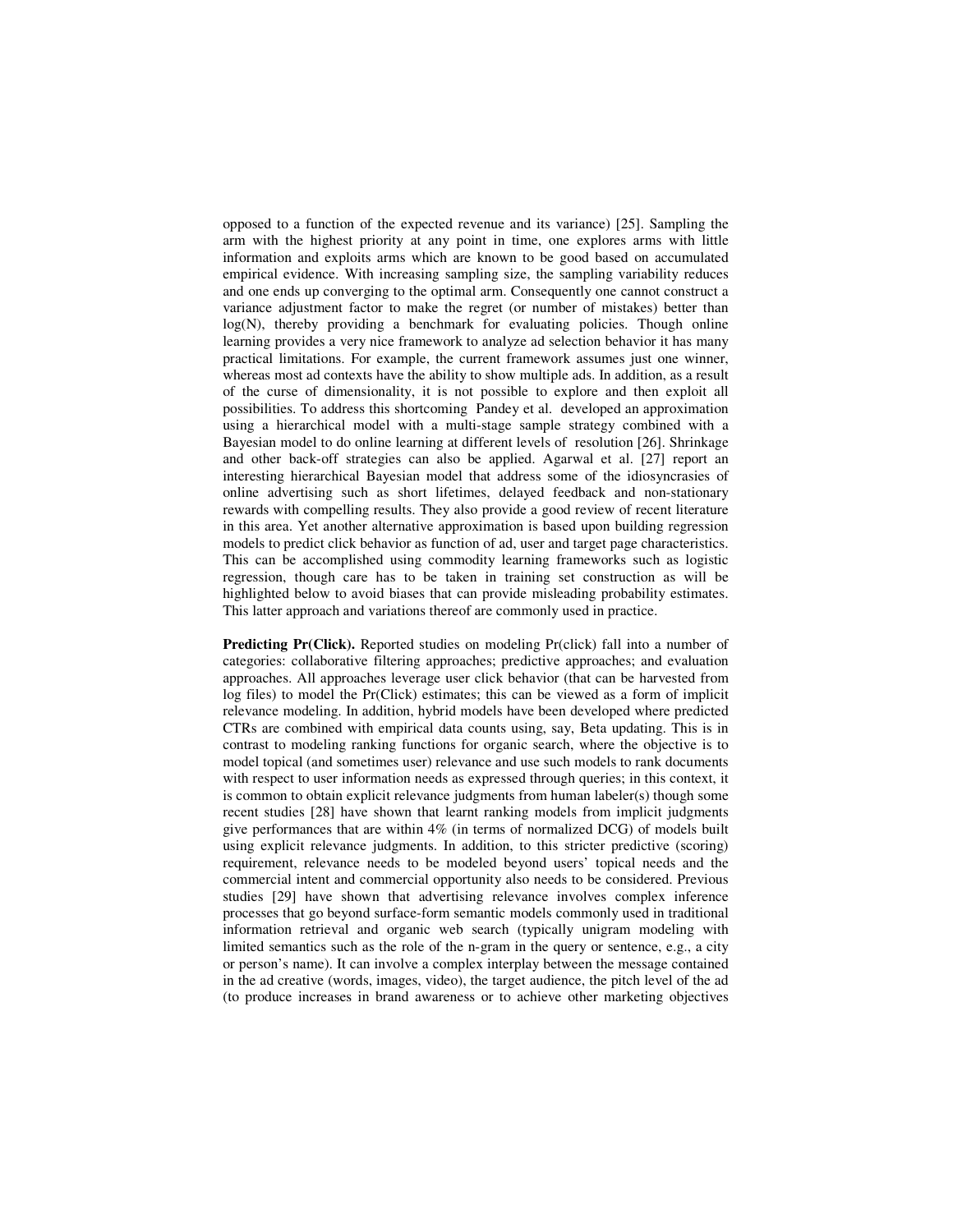such as product sales), and user modeling. For example, if a consumer has already purchased a product they may not need further brand-based advertising. Understanding and modeling some of these interplays is a very fruitful area of research and product development that cuts across all aspects of digital advertising. It is an area largely unexplored with few theoretical models and where guidance is often achieved via empirical studies.

An example of such a study is reported in Richardson et al. [30], where they tackled the problem of estimating Pr(Click) for sponsored search ads from impression and click event log data using a logistic regression model:

$$
Pr(Click) = \frac{1}{1+Exp(-\sum_{i=1}^{n} w_i x_i)}
$$
(7)

The problem of predicting Pr(Click) was modeled using training data of the form *<Ad, Term, CTR>* where *Ad* is the ad being potentially embedded in the SERP, *Term* is the search term (some or all of the query terms) input by the searcher, and *CTR* is binomial maximum likelihood estimate of the *CTR*. Each ad *Ad* contains the following information: bid terms; creative title and body; display URL; landing page and the number of times the ad was presented and clicked in the context of the keyword *Term*. Note: advertisers may specify whether an ad is displayed under the rules of exact match, or broad match. In the exact match case, the searcher query must exactly match the bid terms. In the broad match case, the bid terms can be related more loosely, such as being a subset of the query words. Richardson et al. used both exact match and broad match examples in their study. The dataset consisted of 10,000 advertisers, and one million example triples *<Ad, Term, CTR>.* The following is a list of some of the key feature families used in this study and represent common practice:

- Historical data: a smoothed CTR estimate for *<Ad, Term>* based on other ads with this keyword *Term*
- Appearance: features that describe the appearance of the ad creative such as the number of words in title or body; the presence of capitalization; the presence of punctuation; word length statistics
- Presence of certain call to action words such as "*buy*", "*join*", etc.
- Reputation based on URL: number of page-views and in-links; does the URL have a "*.com*", Etc.
- Landing page quality: is it WC3 compliant? Etc.
- Text Relevance: does the keyword match with ad title? Ad body? What is the fraction of match?

The learnt logistic regression models yields 29% improvement of mean squared error (MSE) over the baseline model (of always predicting the average click through rate of the training dataset). Though the paper focused on predicting the click-though rate for new ads, a similar model could be used for ads displayed repeatedly. Alternatively, data permitting, a Pr(Click) could be estimated empirically via maximum likelihood or using a hybrid of both approaches.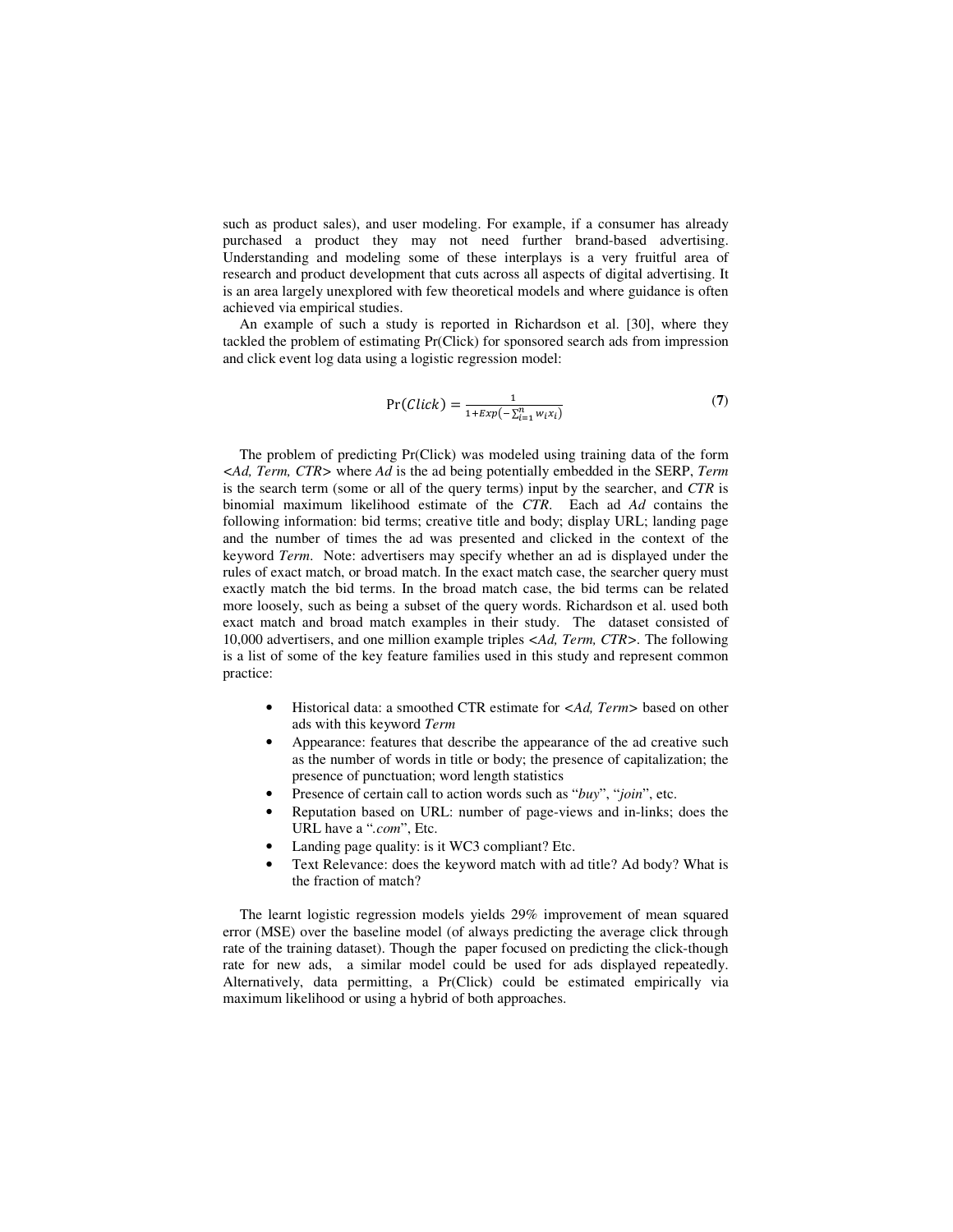An alternative approach to predicting Pr(Click) for new *<Ad, Term>* pairs is based upon hierarchical clustering using keyword-advertiser matrix where the matrix entries correspond to the empirical CTR for ad *<Ad, Term>* pair [31]. This can be seen as a type of collaborative filtering. Their approach to estimating the CTR for low-volume or novel terms builds on the hypothesis that the more closely terms are related, the closer their CTRs. Following clustering, each node in the hierarchy is characterized by the average CTR for that node. Subsequently, predictions for the CTR of <Ad, Term> were based upon a variety of strategies: backoff strategies (analogous to the back-off method used for smoothing n-gram probabilities in language models [32]) that backed-off or smoothed the CTR estimates across parent, and grand parent nodes in the derived hierarchy; based on historical data (where available) such as average CTR of the entire <Ad, Term> dataset and the CTR of the <Ad, Term> in a previous time period. Regelson and Fain [31] show that the clustering-derived back-off model yields the most accurate predictions (of the examined models). Despite this, this approach is susceptible to huge variances for a keyword (e.g., the CTR for the keyword "surgery" has a huge variance across all the ads with which it is associated; the max CTR for<Ad, "surgery"> is 5 times the average [31]), which can be compounded even more when borrowing strength (smoothed) from clusters of keywords.

Ciaramita et al. [33] explore a number of machine learning approaches for ranking ads (as opposed to predicting CTR) where ranking models were generated and evaluated using click logs. They use click behavioral data from a large scale commercial Web search engine (Yahoo!). They formulate the problem of ranking a set of ads given a query as a learning task and investigate three learning methods of increasing complexity based on the perceptron algorithm: a binary linear classifier, a linear ranking model and a multilayer perceptron, or artificial neural net. To generate labeled data from the click logs, they adapt Joachims' blocking strategy [34]. This implicit labeling approach makes a conservative assumption that a click can only serve as an indication that an ad is more relevant than the ads ranked higher but not clicked, but not as an absolute indication of the ad relevance. As such the clicks on the top ranked ad do not carry any information, because the top ranked ad cannot be ranked any higher. Clicks at rank one are dropped from training and evaluation. For each clicked ad, they create a block which consists of the clicked ad and the nonclicked ads that ranked higher (lower in the SERP), yielding a total of 123,798 blocks in their study. In each block, they assign a score of *"+1"* to the clicked ad and *"-1"* to the ads that were ranked higher but were not clicked. Their results show that it is possible to learn and evaluate directly on click data encoding pair-wise preferences following simple and conservative assumptions. They considered the following feature families: word overlap between the query and ad creative; cosine similarity of the query and various aspects of the ad (such as ad title, ad description, and bid terms); and correlation features such as pointwise mutual information (PMI) between terms of the query q and the bidded terms of an ad measured over queries in the Yahoo search query logs. They report that metrics, such as precision at 1 and mean reciprocal rank, increase with the complexity of the model with the online multilayer perceptron learning performing the best for the reported experiments.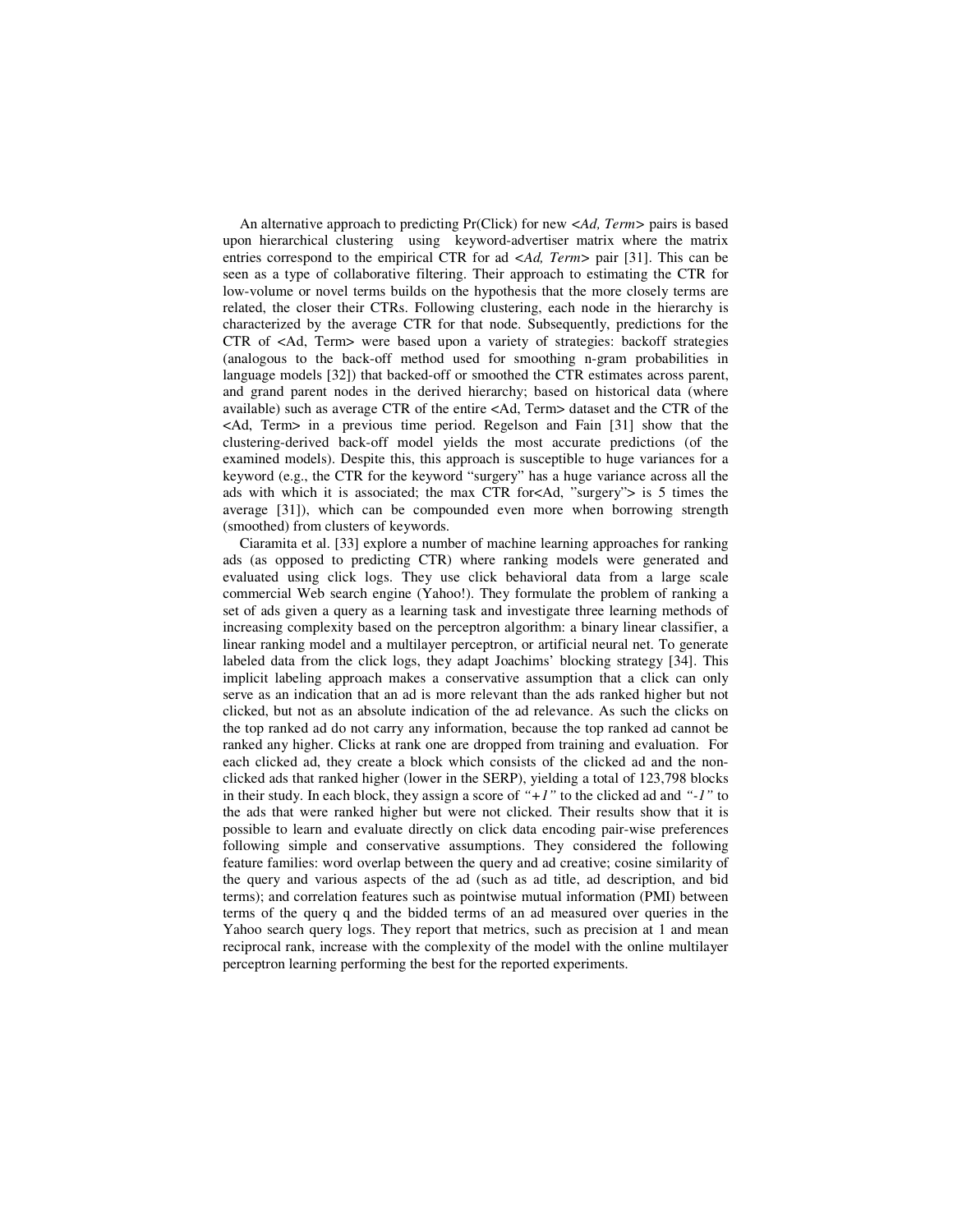**Bias Correction.** Though machine learning approaches like those reported in [30] provide very encouraging results, they suffer from a number of biases such as training data composition and highly correlated features. For example, in the case of Naïve Bayes where features are assumed to be conditional independent, the presence of correlated features will lead to over prediction. In other cases, datasets may be downsampled to improve discrimination in the learnt model. Consequently, the probabilities predicted by supervised learning algorithms can be under or over estimated. Previous research [35], [36] generates de-biased (corrected) probability estimates from supervised learning algorithms (such as support vector machines, Naïve Bayes, etc. ) using a variety of approaches such as Platt scaling (a sigmoidalbased maximum likelihood approach) [37], isotonic regression[38], and smoothing probabilistic estimates within decision tree leaf nodes. Calibration significantly improves the performance of most of these learning algorithms on a variety of learning problems.

**Keyword Suggestion.** When an advertiser creates an ad campaign one of the most important steps is setting up the keyword targeting constraints. i.e., on which queries should the ad been shown to the searcher. Many automatic approaches to keyword suggestion that have been developed and deployed have generally borrowed and extended ideas from IR and NLP. Various starting points can be adapted: start with some seed keywords and suggest; start with landing page (and URL) and suggest; start with the ad creative, landing page and keywords and suggest. Starting with seed keywords, Wu et al. [39] compared a pseudo-relevance feedback system with an active learning approach. As a starting point for each keyword phrase they generated a corresponding characteristic or SERP-400 document. This document contained retrieved snippets from the top 400 search-hits; stop-words were removed and words were stemmed. The top 400 terms, weighted by TFIDF, in each seed's characteristic document are selected as candidate suggestion terms (inverse document frequency, IDF, is based upon a corpus of characteristic documents). Three approaches were primarily compared by Wu et al. [39]: a baseline based on the TFIDF ranking of suggested keyword unigrams; an approach based on pseudo-relevance feedback where the top five candidate terms (based upon TFIDF) and the bottom five terms are used to expand the original query using an approach such as Rocchio [40] for query expansion; and an active learning approach. The active learning approach used the following feature set for each <seed phrase, candidate unigram> pair as predictor variables: (1) Candidate-TF and Candidate-TFIDF corresponding to the TF and TFIDF of the candidate unigram in the seed phrase's SERP-400 document and the overall SERP-400 corpus respectively; (2) Seed-TF: the frequency of the seed in the search snippets document of the candidate unigram (SERP-400 of the candidate unigram); (3) SERP similarity: the similarity of the seed-phrase's SERP and the candidate's SERP. (4) URL overlap: the number of common URLs between the seedphrase's SERP and the candidate's SERP. The learning algorithm used by Wu et al. is based upon Transductive Experimental Design (TED) [41], which tends to select candidates (for labeling and training) that are hard-to-predict and representative for unlabeled candidates with a core learning algorithm based upon regularized linear regression with Gaussian kernels. Overall, the active learning approach outperforms all reported approaches on an evaluation set of 100 seed phrases (based on average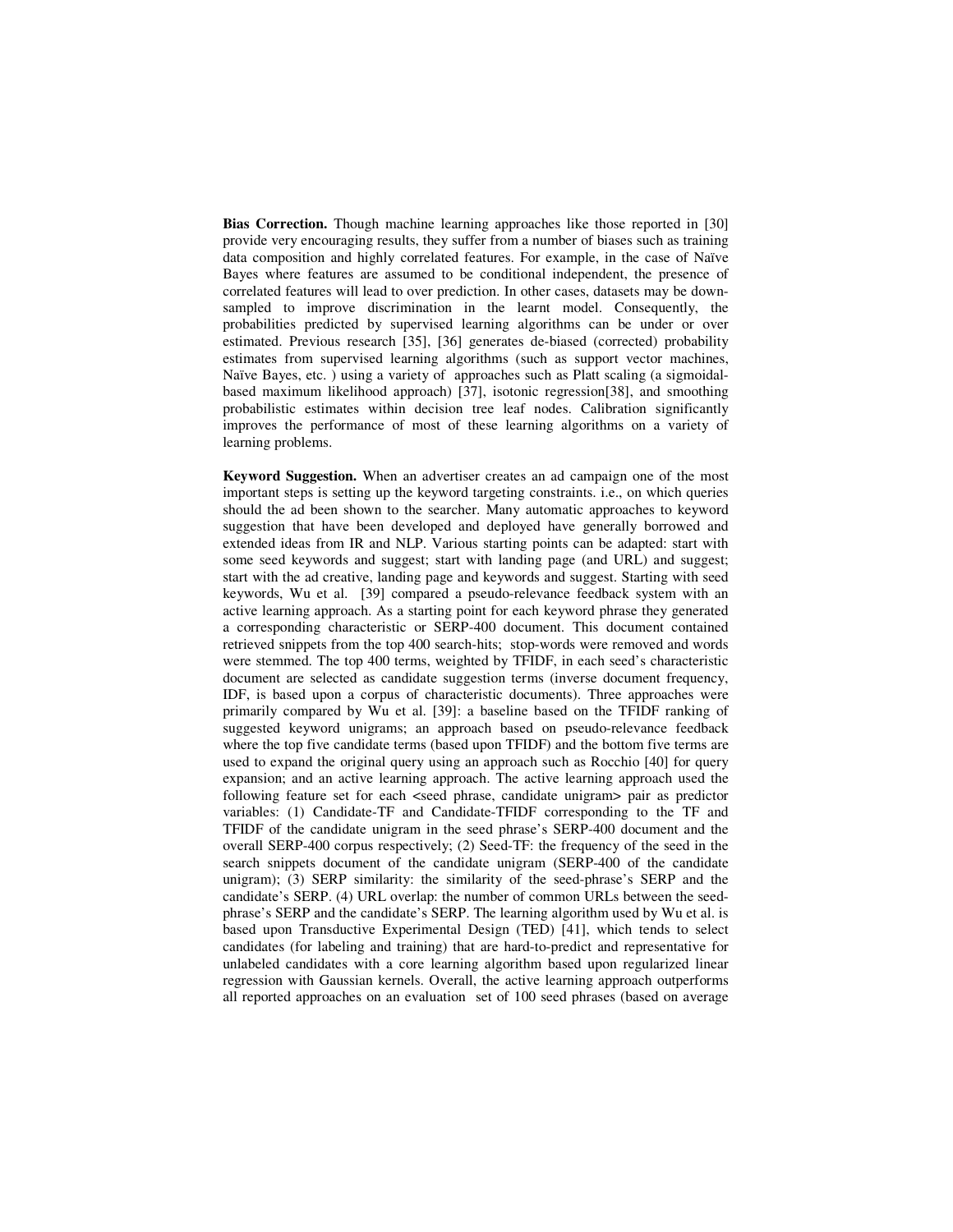precision); these seed keyword phrase were based on popular category names. Though Wu et al. focus on unigram suggestion their approach could be extended to consider multiword phrases (using, for example, a language model approach discussed next).

Ravi et al. tackle the problem of keyword suggestion starting from a landing page perspective [42]. They explore a number of approaches: a cosine similarity-based model; support vector machines; and hybrid approach based on a language model combined with a translation model. Reviewing the latter approach only, to find good quality phrases, Ravi et al. used a bigram language model (i.e., using bigrams with back-off to unigrams) that was constructed from 76MM queries taken from a web search engine query log. Scoring bid-phrases was accomplished using a translation model over a *<bid phrase, landing page>* parallel corpus based on the *IBM Model 1* translation model. A sample of 10,000 pages was used for testing purposes. In this study for evaluation purposes, *ROUGE*, a commonly used translation and summarization metric (based upon measuring the unordered overlap between terms in the suggested bid phrase and terms in all gold bid phrases), and a normalized edit distance were used. Overall, the combination of bigram language model and translation outperformed all other systems. Other approaches to keyword suggestion not covered in here include query expansion to provide enhanced ad matching; Broder et al. report such a study using a taxonomy of 6,000 categories to enhance ad selection with compelling results. [43] This will be indirectly covered later in the behavioral targeting section (Section 4.3).

**Metrics.** Evaluation is an important part of online advertising. While traditional information retrieval measures such as precision, recall, mean reciprocal rank, fbeta etc., [10] and standard machine learning measures (such as mean squared error, MSE [7]) can be used, studies have highlighted weaknesses in these measures for ranking tasks. This has lead to the development of highly customized metrics and evaluation methods such as expected reciprocal rank (ERR) [28] ; and the replay-match method [44]. Lots more domain dependant metrics are called for to provide better model discriminating power while also minimizing experimental costs during live ABtesting similar in spirit of those approaches proposed by Cartlette and others for information retrieval metrics - see [45] for a review of key work in this area.

**Borrowing from Direct Marketing.** Online advertising targeting problems have many similarities with direct marketing systems and can borrow a lot from almost 70 years of experiences and ideas. Examples of such studies include [46] and [47].

**Forecasting.** Forecasting is a key component of online advertising. This component can be used by an advertiser to predict how many impressions and potential clicks an ad (ad creative, keywords, bids, and budget) will generate. This forecasting feedback can then be used to refine a campaign's constraints. Wang et al. present a very innovative way to do ad impression forecasting using an information retrieval framework for contextual advertising [48].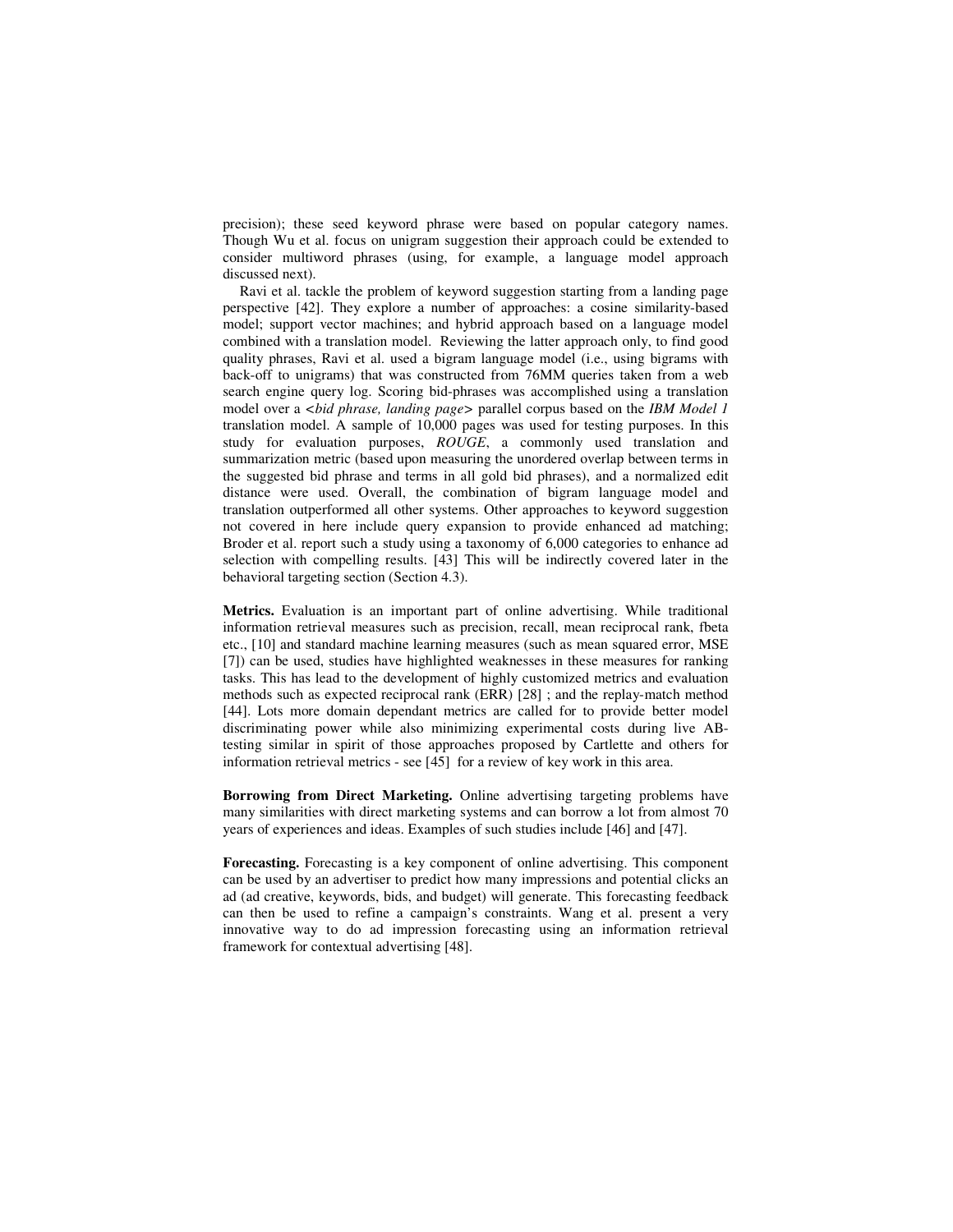# **4 Contextual and Display Advertising**

Embedding text ads within publisher's online media such as a web pages, portals and online/mobile/offline applications is commonly referred to as *contextual advertising*. This is also known as *content match*. Here the page where the ad is embedded is also known as the target page. Targeting of ads is largely based on the content of the target page, geographical constraints and demographic constraints. In terms of systems architecture, contextual advertising and sponsored search overlap to a large degree. Contextual advertising is generally provided to advertisers via ad networks whose key function is the aggregation of ad space *supply* from publishers and matching it with advertiser *demand.*

#### **4.1 Research challenges and opportunities in contextual advertising**

Contextual advertising presents many of the same challenges as that of sponsored search. For example, it parallels sponsored search with regard to estimating quality and ranking. However, contextual advertising is a lot more challenging as the user information needs and interests are not as crisply defined. For example the intent, think commercial intent, of the user reading a target page is less clear than when a user types an information need into a search engine. A user may be less open to ads, whereas in sponsored search a searcher is in an information gathering mode and ads may well satisfy the information need (and not be ignored). As a result users are more prone to click on sponsored search ads. On average, CTRs for contextual ads is ten times less than that of sponsored search ads. With an order of magnitude lesser training data, campaigns suffer from bootstrap issues. In short, targeting ads in contextual advertising is much more challenging and goes beyond the traditional IR notion of topical relevance and geographical relevance; these are much more aligned with demand and preference studies [49]. In an attempt to characterize these user preferences and intent, a number of studies have focused on characterizing human propensity to buy online, examining the effects of factors such as gender, age, and trust of online vendors (see [50] and [51] for more details). In addition, various studies have examined the language and format of advertising (explicit call to action via words such as buy now and subliminal messages). This notion of user relevance and interest closely aligns with an online marketer's perspective, where the goal is identify a well-defined target market or target audience. This is one of the first and key elements to a marketing strategy. Target markets are groups of people separated by distinguishable and noticeable aspects. Target markets can be separated into:

- Geographic segmentations (user's location)
- Demographic/socio-economic segmentation (gender, age, income occupation, education, sexual orientation, household size, and stage in the family life cycle)
- Psychographic segmentation (similar attitudes, values, and lifestyles)
- Behavioral segmentation (occasions, degree of loyalty)
- Product-related segmentation (relationship to a product)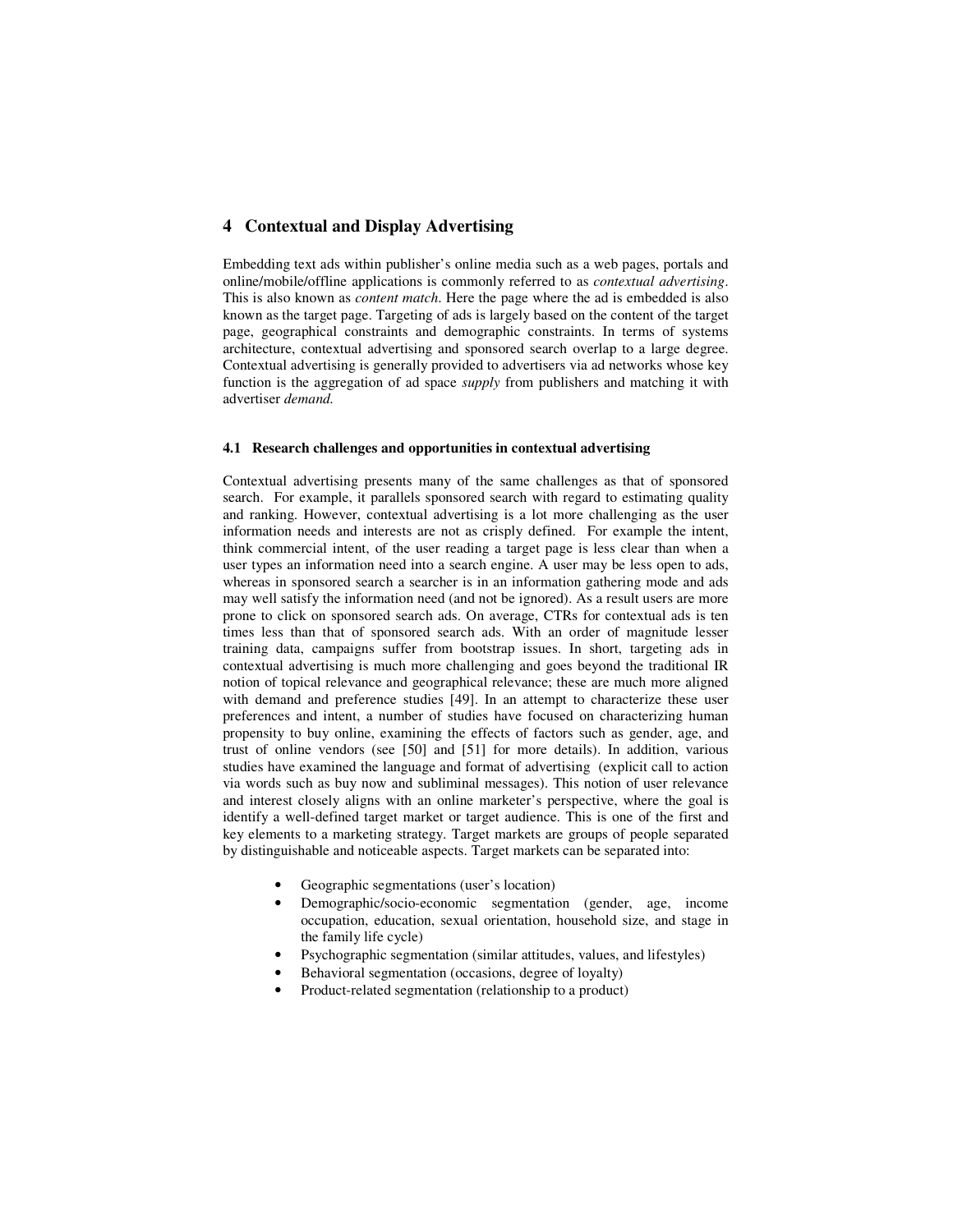Several studies have tackled this notion of audience creation from an information need and interest perspective within contextual advertising. For example, Ribeiro-Neto et al. [52] reported a pure information retrieval approach based on topical relevance to ad ranking (targeting) in the context of a Brazilian online newspaper. Ads and landing pages were indexed using word tokens (unigrams) that occur in the text-based ad creative and corresponding landing page. Here the target page can be viewed as a query, albeit a potentially long query, that characterizes an information need for ads that are topically related to its content. In this spirit, Ribeiro-Neto et al. explore traditional information retrieval techniques based on a TF.IDF cosine similarity while also addressing the vocabulary mismatch between the language used in the target page and in the ad (i.e., the words in the ad creative, the associated keyword portfolio, and the corresponding landing page) using approaches such as query (i.e., target page) expansion. The reported study (though limited to one hundred queries) showed that query expansion combined with indexing of the ad keywords and terms extracted from the landing page outperformed other information retrieval approaches.

Targeting is a two-way street, where the advertiser specifies constraints that characterize target online media or online audience and where the publisher provides characterizations of the media and audience available through the publisher media resources. One of the key challenges here is to abstract the target page to a level that connects with advertiser keyword and category constraints. Approaches to this can be organized as follows: keyword extraction; target page classification; and translation of target pages.

Targeting ads using keywords dominates sponsored search advertising and with no modification (on the advertiser's side) these ads can also be targeted at webpage level once the page is represented as a collection of keywords. Yih et al. [53] refer to this problem as harvesting keywords from web pages. They train a logistic regression model system using a set of positive and negative examples of the form *<keyword ngram, target page, label>*, where keyword n-grams of up to length five were considered in the context of a target page to determine if a work or multiword phrase represents the topical focus of the page. Candidate keyword examples (positive and negative) were manually extracted from a sample of webpages. Two types of models were trained: one where a keyword n-gram is classified as a positive or negative phrase; and a more fine-grained model where each token was classified as B (beginning of a keyphrase, when the following word is also part of the keyphrase), I (inside a keyphrase, but not the first or last word), L (last word of a keyphrase), U (unique word of a keyword of length 1), and finally O (outside any keyword or keyphrase). The latter classifier requires a post processing step commonly known as the phrase-level inference step in information extraction (IE), where probabilities are assigned at the sequence level. This is commonly accomplished using Viterbi-like algorithms to find the most probable word label sequence assignment for each sentence [7]. This work is closely related to [54] where keyword extraction was accomplished using a combination of part of speech tagging, phrase chunking and lexicon-based approaches and [55] where a machine learning-based approach was used for keyword extraction in emails [55]. On the advertising front, suggesting keywords for advertisers to associate (and bid) with their ads is also a fundamental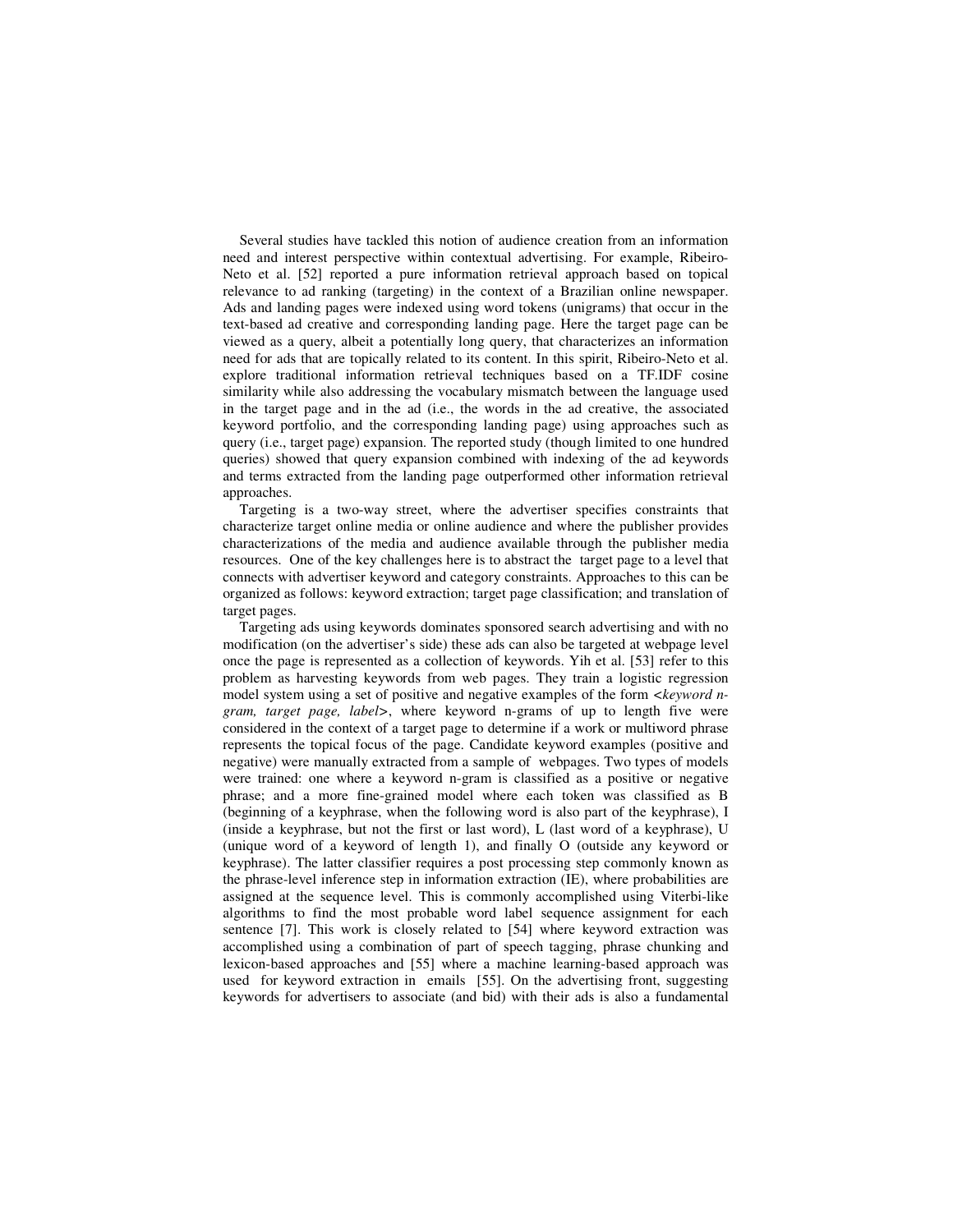component of the contextual targeting system. This can be viewed as a keyword suggestion tool whereby keywords phrases related to already selected keywords (and bids) and to the keywords extracted from the ad creative and landing page can be used as a basis to find and suggest other keywords. Carrasco et al. [56] tackle this problem by the clustering of a keyword-advertiser bi-partite graph (where each cell value in this connectivity matrix, corresponding to an edge in this graph, represents the keyword bid by an advertiser). They validated the generated clusters by measuring intra cluster similarity based upon semantic similarity (cosine similarity); this was accomplished using words associated with each bid phrase by human editors. High similarity measures were achieved using a top-down clustering approach.

Broder et al. [57] explore how to characterize a target page based upon a taxonomy of 6,000 topics in addition to the usual keyword characterization. Each node in this taxonomy is associated with a list of queries. In their study both target page and ad are assigned to topics using a nearest neighbor approach where the similarity measure is based on a TF\_IDF scoring between all query terms at a topic node and keywords associated with the target page or ad. They show that combining this topic-based (they refer to this as semantic) similarity and a cosine similarity measure between the keywords extracted from the target page and the ad leads to a 25% improvement for mid-range recalls of the combined model over the pure cosine (syntactic) model. The topic similarity score is a weighted product between every combination of page class and ad class category where the weight is the inverse distance of the pair of nodes in the taxonomy.

Predicting a quality score for an ad in the context of a target page presents similar challenges to scoring an ad for a SERP. Abstractly, similar approaches can be taken, however, there are differences that arise since the target page for contextual advertising is a web page (as opposed to a search engine results page consisting of 10 blue links and corresponding snippets) and the content of this page may not always be available for targeting at ad call time; since the ad selection engine has only a couple hundred of milliseconds available to select an ad thus preventing fetching and doing a text analysis of the target page content (for keyword extraction purposes). That being said, a number of studies have focused on using machine learning approaches to ranking ads for contextual advertising. For example, Lacerda et al. [58] proposed to use a genetic programming algorithm to select a ranking function which maximizes the average precision on the training data. They show that the ranking functions selected in this way are 61% more accurate than the baseline proposed (a cosine TF\_IDF based ranker) in Ribeiro-Neto et al [52]. Murdock et al. explore a different ranking algorithm using support vector machines (SVM) with some novel input features that focus on the vocabulary mismatch between target pages and ads [59]. Specifically, they use a ranking SVM approach which optimizes a function directly related to Kendall Tau (as opposed to margin-based objective functions that most traditional SVM learning algorithms follow). Kendall Tau directly uses the level of disagreement between an ideal query ranking (provided in this study by human editors) and a ranking induced by the ranking SVM [34] and serves as a lower bound on the average precision. In this study three categories of features are explored: traditional features based on cosine similarity and term overlap between the ad and the target page; features based on statistical machine translation; and features based on machine translation evaluation. Overall, this study showed that using both sets of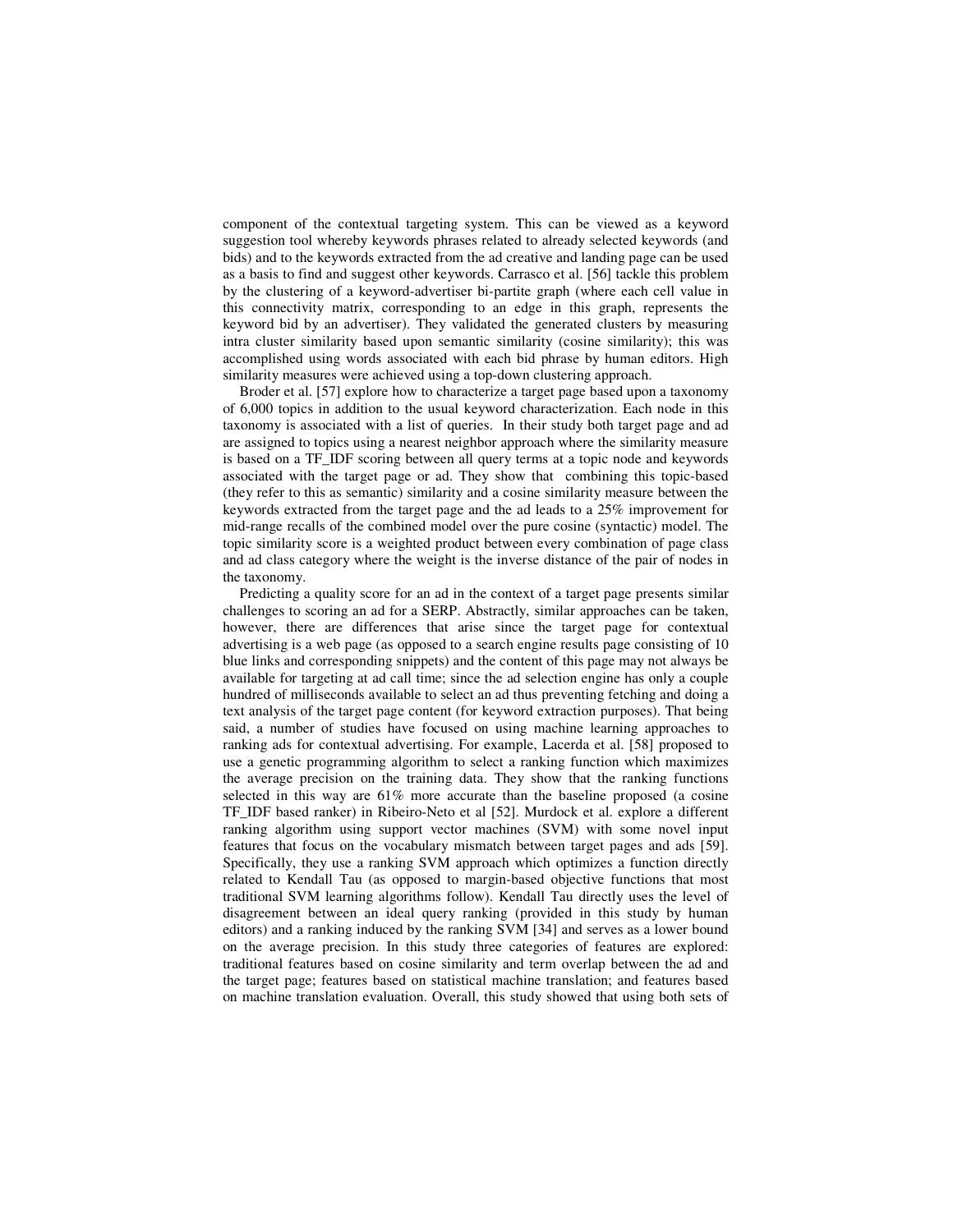translation-based features produce statistically significant improvements in precision at rank one compared to their baseline, a summed cosine similarity between the target page and each of the ad fields (title, keyword, summary, and landing page). Ciaramita et al. [33] extend this work by looking at other novel features that capture semantic associations between the vocabularies of the ad and the Web page. The examined features look at distributional co-occurrence patterns between lexical items in the ad and target page.

Serving ads for target pages in an advertising network has similar round trip requirements as in sponsored search. When a target page requests ads for the first time limited processing of the target page can be carried out due to latency and bandwidth constraints. Anagnostopoulos et al. [60] compare a number of alternative lightweight processing strategies of the target page such as page summarization that can be executed on the client-side. The resultant approaches yield targeting performances comparable with full-page processing.

#### **4.2 Display Advertising**

While contextual advertising is sometimes included within the larger realm of display advertising, the term is often reserved for graphical (as opposed to text ads). It includes all forms of advertising excluding text-based ads (i.e., excludes sponsored search, contextual and classifieds) and plays on a range of different online media. This type of advertisement ranges from traditional banner ads in a variety of size and shapes, to video ads, and can be positioned within a webpage or app or can be incorporated into pop-ups. In 2009 it made up 35% of online revenue in the US [4]. While in the past this form of advertising was primarily attractive to brand advertisers (due to the rich communication bandwidth afforded by images and video), today's display ads are often used for direct response as well. Recently, advertisers have begun to measure both brand and direct marketing effects of their display campaigns - this is called brand response. In a study conducted by the Atlas Institute [61], users exposed to both search and display convert at an even higher rate – 22 percent better than search alone and 400 percent better than display only.

One of the major differentiators of display advertising from a ranking and ad selection perspective is that images and video lack the kind of machine friendly features that text provides. Humans interpret and understand images and videos in ways that are not expressible by TFIDF type measures. To complicate things, display ads have one or two orders of magnitude smaller CTRs than search. Since many display ads are not easily clickable, advertisers also measure view-through conversions which are extremely rare events; with action rates typically in the range of 10e-5, it makes learning and statistical aggregation extremely difficult. Ad selection and optimization in display advertising therefore revolves around making accurate predictions with efficient explore/exploit strategies. Due to the paucity of traditional machine learning features, collaborative filtering is an interesting alternative which is being explored [62]. A recent trend in display advertising is to target audiences rather than contexts. Users are segmented by data-driven modeling techniques into audiences that may be interested in the advertiser's products and therefore more likely to respond to the message. Display advertising is a large and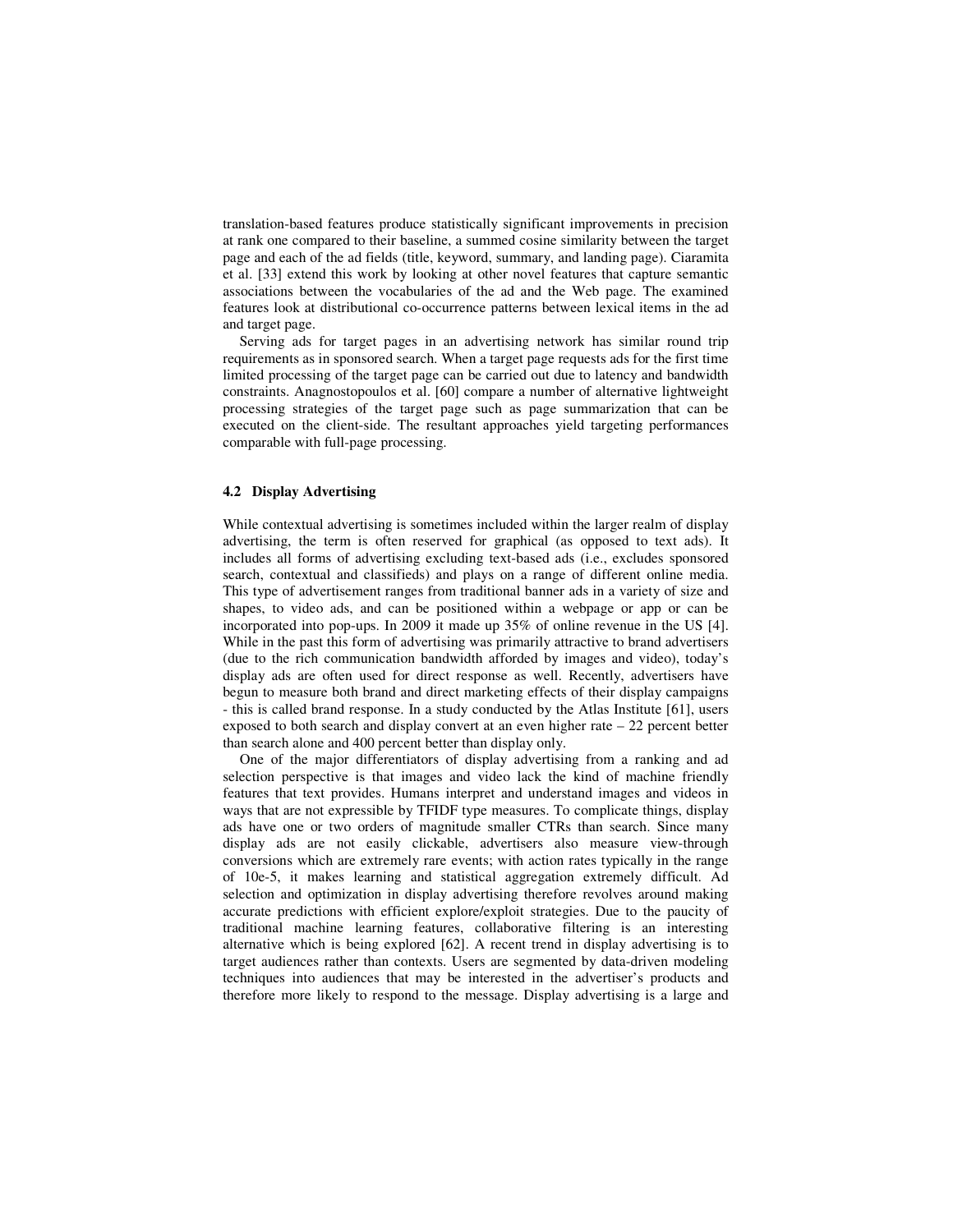growing field – however the scope of this chapter is simply to give an overview of the display landscape rather than an in-depth treatment.

## **4.3 Research challenges and opportunities in Display Advertising**

**Behavioral Targeting and Retargeting**. One of the key technologies behind display advertising is behavioral targeting (BT) which is targeting of ads based on a user's browsing behavior. This is commonly used by e-commerce websites and has been more recently adapted en masse by companies providing sponsored search [63] (e.g., expand user query by terms in previous queries), contextual advertising, and display advertising networks. In search, behavioral targeting can be accomplished using query expansion schemes such as Rocchio [64] to expand the original context with terms from recently browsed pages (or transactions) and then weighting these terms with contributions from the base context combined with weight from positive examples (e.g., clicked pages in user browse history), and weight from negative examples (skipped pages in browse history). See [65] for a good example of a post-hoc study of IR approaches applied to BT and [66] where Chen et al, built a linear Poisson regression model from fine-grained user behavioral data to predict click-through rate (CTR) from user history. Online learning techniques can also be use to model another aspect of BT by generating "Look-alike" models from users who exhibit positive behavior (e.g., purchase an advertiser's product) and from users who don't purchase. Exploration techniques can be used to generate interesting candidate users that could provide feedback to accelerate Look-alike learning. An alternative way to accomplish behavioral targeting is to perform offline categorization of a user based on one's browsing behavior and then constrain the ads results set based upon this categorization. This could be modeled using simple bag-of-word techniques or machine learning. Retargeting is a very high ROI model of advertising where users that have previously visited the advertiser's website but have not purchased, or may be likely to purchase again are targeted by the advertiser.

## **5 Economic Models of Online Advertising**

One of core concepts in online advertising is the digital marketplace where publishers present their ad slots for sale to advertisers who wish to purchase these slots for the purpose of showing ads. In online advertising this price is established via a sealed auction. The goal is to create an auction that encourages bidders to bid their true value (known as an incentive compatible auction). Such an auction mechanism helps advertisers avoid buyer's remorse and enables publishers to get paid a fair market value. One such auction mechanism is the second price auction where in the case of a single item auction the winning advertiser (corresponding to the advertiser with the highest bid) pays the bid associated with the second ranking advertiser. Second price auctions were introduced by Nobel Laureate William Vickrey, who was one of the first people to use game theory to develop and study auction mechanisms. When multiple items are being auctioned in the same auction, the more general form of the second price auction can be used. This is commonly known as a generalized second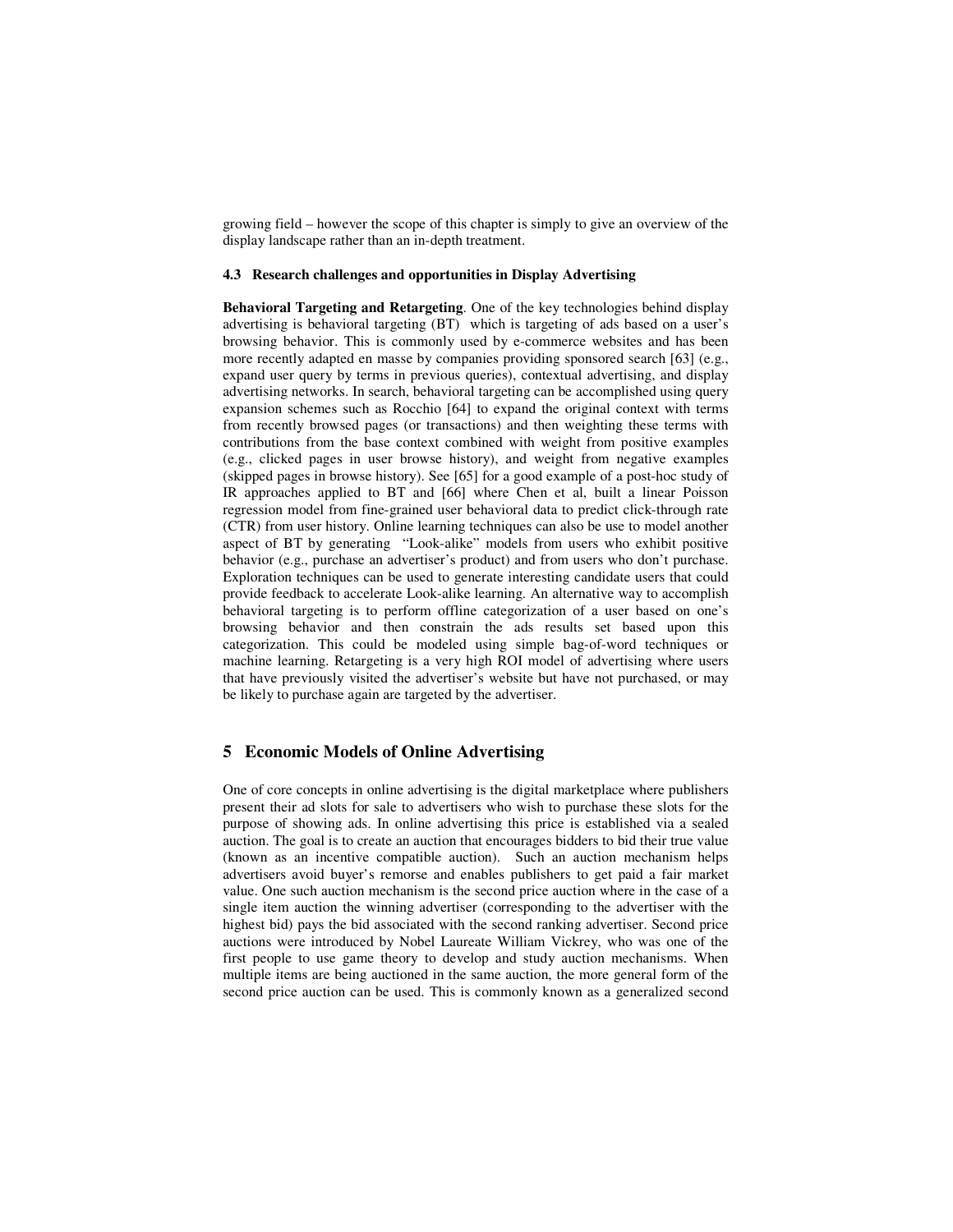price auction. Generalized second price auctions are commonly used in the online advertising world and have been demonstrated as an effective means of allocating ads to publishers slots at companies such as Google, Yahoo and Turn [2]. Generalized second price auctions are not incentive compatible and as a result a new type of auction was developed that addresses this weakness. This is known as the Vickrey, Clarke, Groves (VCG) auction. Despite their lack of truth-telling, GSPs are the de facto standard for online auctions. This is primarily due to the ease of understanding of the auction mechanism (for both ranking and pricing) versus VCG. Both auction mechanism design (sometimes known as inverse game theory) and bidder design (analyzing effective bidding strategies) are very active areas of research within economics and online advertising with many conferences and journals devoted to the subject.

# **6 New Trends and Issues**

This section is a highly condensed overview of new trends in online. Mobile advertising (advertising on cell-phones, be it SMS-based, application-based or browser-based) is one of the fastest growing segments in digital advertising and comes with its own challenges of performance and relevance measurements (e.g., clicks are uncommon in mobile). IP-based TV is a very new area that will transform a once broadcast advertising medium into a more personalized marketing experience. Real time bidded ad exchanges are fast-growing marketplaces where publishers bring their inventory to sell to advertisers who wish to advertise on that inventory. Individual ad impressions are auctioned off in real-time by publishers to buyers on the exchange. To take advantage of such real-time exchanges, demand side platforms (DSP), a new type of trading desk, empowers the advertiser or ad agency to make complex data driven decisions to evaluate, optimize, and purchase media and audiences across different media sources and exchanges via intuitive user interfaces. Challenges here include performing real-time bid optimization at an unprecedented scale of bid requests, each of which much be evaluated (in 2010 requests for bid is estimated to peak at 200,000 QPS across all exchanges for the US alone - compared to 34,000 QPS for search). Data exchanges are a relatively new entity in online advertising where third party suppliers and users of consumer intent and behavioral data congregate to sell and buy this data (in order to enhance targeting). The challenges here include mining user intent from hugely rare events sequences. Dynamic creatives refer to creatives constructed on the fly, typically based on the audience or context. Imagine an ad that shows a different image for a female user versus a male user – where the data about the gender of the user is either bought from a third party on a data exchange or algorithmically inferred based on the user's browsing patterns. Another major current topic of research and development concerns multiple touch points in the advertising chain (search, multiple display vendors, etc) and how an advertiser can attribute conversions to individual ad impressions and thus to individual intermediaries in the advertising chain (this is also known as credit assignment). Social advertising leverages historically "offline" dynamics such as peerpressure, recommendations, and other forms of social influence to target ads based an individual's social network or affinity network. This type of advertising, being very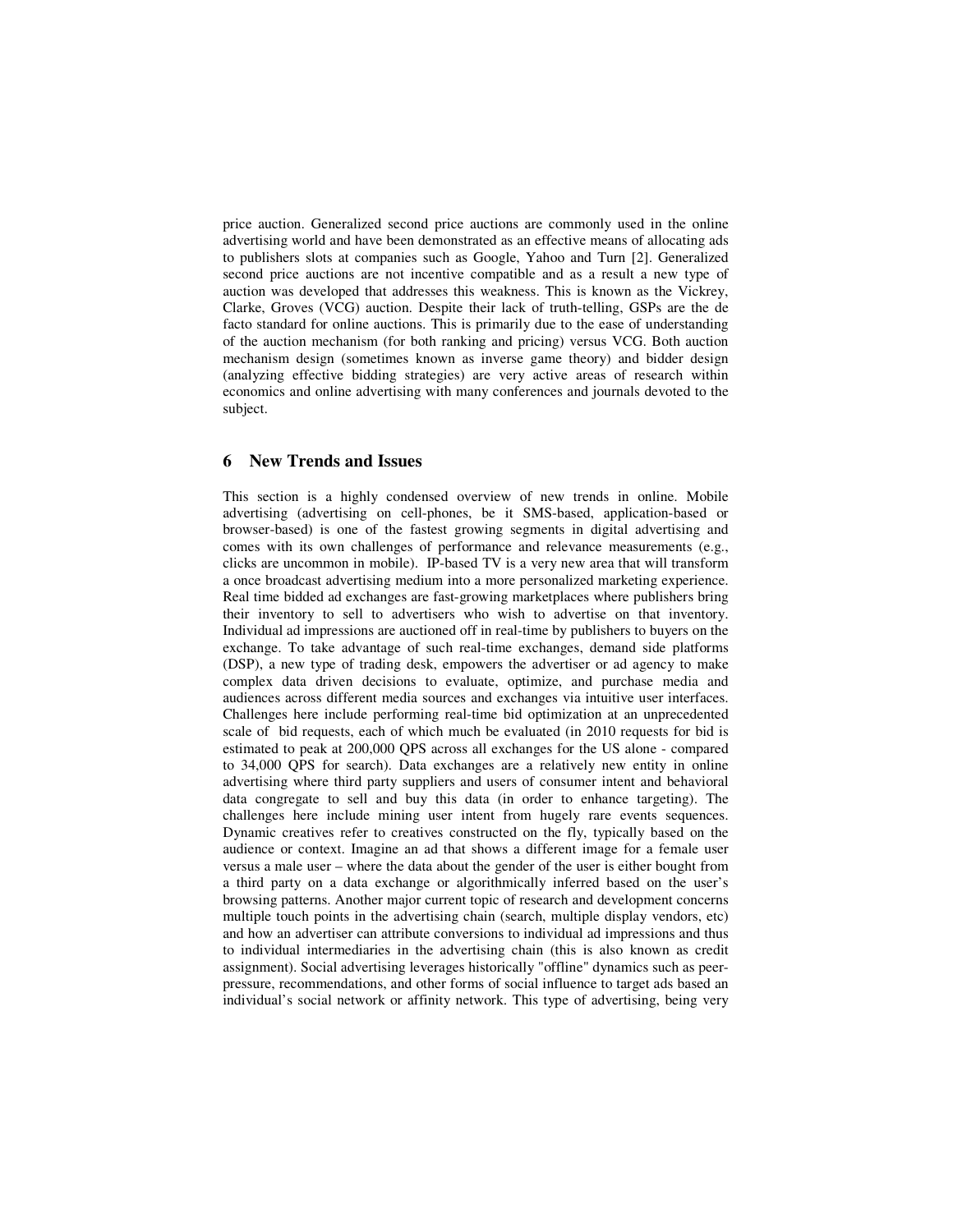new, presents many algorithmic and computational challenges and opportunities to leverage recent work in social network analysis such as information diffusion.

Privacy and fraud (an estimated \$2 billion problem in the US alone), though not discussed here, will continue to be important areas with big needs for technology solutions.

## **7 Conclusions**

From an information science perspective the field of online advertising is very active in terms of research and development. This is fueled by an annual revenue stream of \$65 billion that continues to grow at a rate of 10% or more. In addition, as more of the traditional broadcast media sources (such as TV) move online, and the use of smart phones and handheld computers become more pervasive, the need for better ways to optimize the consumers advertising experience through personalization will become even greater. As was highlighted in this chapter information science will continue to be one of the cornerstones in making this happen.

## **References**

- 1. Internet Advertising Bureau About the IAB, http://www.iab.net/about\_the\_iab.
- 2. Edelman, B., Ostrovsky, M., Schwarz, M., Fudenberg, T.D., Kaplow, L., Lee, R., Milgrom, P., Niederle, M., Pakes, A.: Internet Advertising and the Generalized Second Price Auction: Selling Billions of Dollars Worth of Keywords. American Economic Review. 97, (2005).
- 3. AdEx the definitive guide to the size and scale of European online advertising, 2009 Report, http://www.iabeurope.eu, (2010).
- 4. IAB Internet Advertising Revenue Report 2009. Pricewaterhouse Coopers LLP (2009).
- 5. Witten, I.H., Moffat, A., Bell, T.C.: Managing Gigabytes: Compressing and Indexing Documents and Images, Second Edition. Morgan Kaufmann (1999).
- 6. Brin, S., Page, L.: The Anatomy of a Large-Scale Hypertextual Web Search Engine. Computer Networks. 30, 107-117 (1998).
- 7. Rabiner, L.R.: A tutorial on hidden markov models and selected applications in speech recognition. Proceedings of the IEEE. pp. 257–286 (1989).
- 8. Sort-merge join Wikipedia, the free encyclopedia, http://en.wikipedia.org/wiki/Sortmerge\_join.
- 9. Broder, A.Z., Carmel, D., Herscovici, M., Soffer, A., Zien, J.: Efficient query evaluation using a two-level retrieval process. Proceedings of the twelfth international conference on Information and knowledge management. pp. 426–434ACM, New York, NY, USA (2003).
- 10. Croft, B., Metzler, D., Strohman, T.: Search Engines: Information Retrieval in Practice. Addison-Wesley Publishing Company, USA (2009).
- 11. Järvelin, K., Kekäläinen, J.: Cumulated gain-based evaluation of IR techniques. ACM Trans. Inf. Syst. 20, 422–446 (2002).
- 12. Manning, C., Raghavan, P., Schütze, H.: Introduction to Information Retrieval. Cambridge University Press, Cambridge, MA (2008).
- 13. Amazon Mechanical Turk Welcome, https://www.mturk.com/mturk/welcome.
- 14. Manning, C.D., Raghavan, P., Schtze, H.: Introduction to Information Retrieval.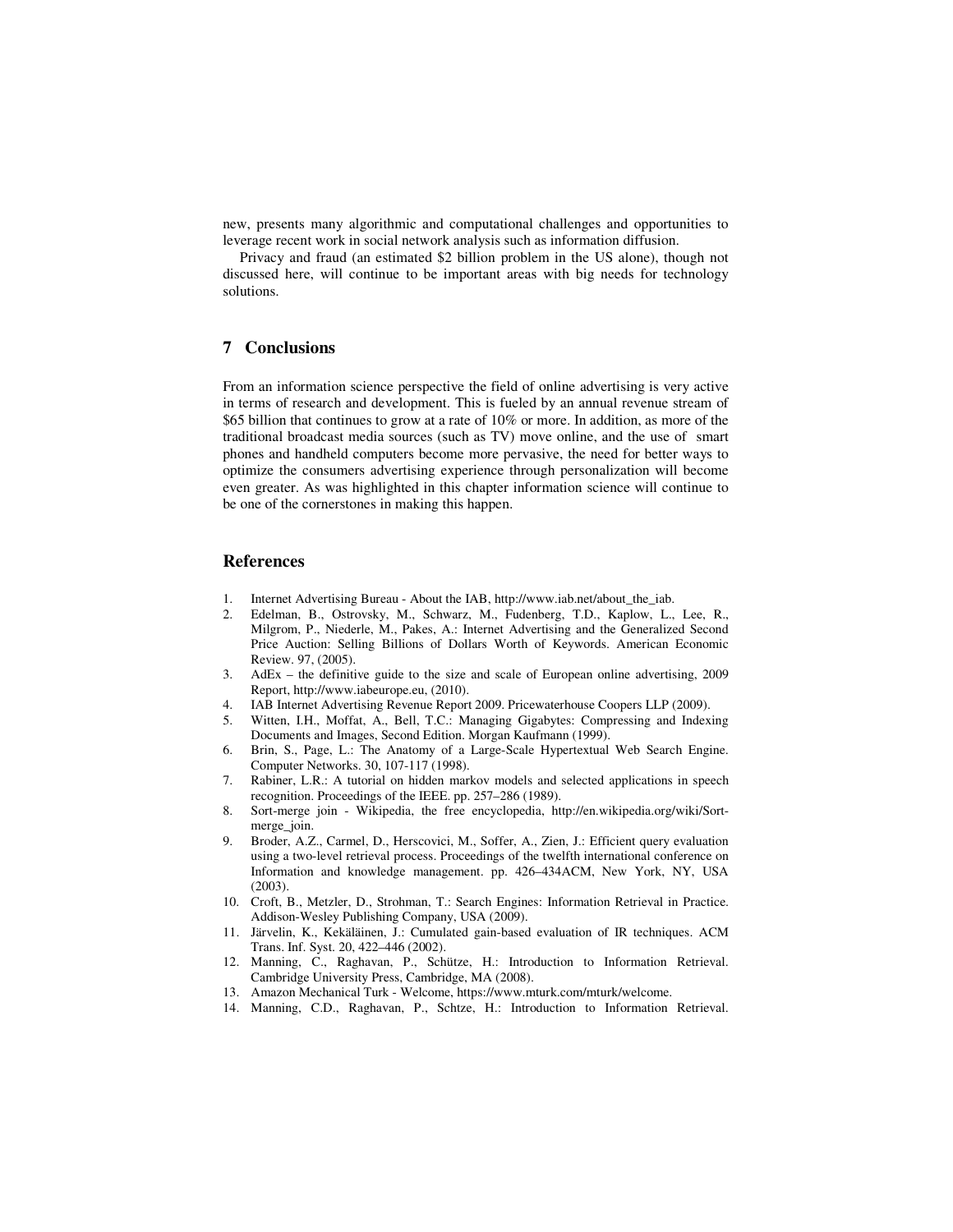Cambridge University Press, New York, NY, USA (2008).

- 15. Joachims, T., Radlinski, F.: Search Engines that Learn from Implicit Feedback. Computer. 40, 34–40 (2007).
- 16. Cao, Z., Liu, T.: Learning to rank: From pairwise approach to listwise approach. In Proceedings of the 24th International Conference on Machine Learning. pp. 129–136 (2007).
- 17. Ogilvy, D.: Ogilvy on advertising / David Ogilvy. Orbis Publishing, London : (1983).
- 18. Burns, E.: SEMs Sees Optimization PPC, http://www.clickz.com/showPage.html?page=3550881.
- 19. Khan, I.T.: Nothing but Net. JP Morgan (2010).
- 20. Bellman, R.: Dynamic Programming. Dover Publications (2003).
- 21. Broder, A.Z., Ciaramita, M., Fontoura, M., Gabrilovich, E., Josifovski, V., Metzler, D., Murdock, V., Plachouras, V.: To swing or not to swing: learning when (not) to advertise. ACM Conference on Information and Knowledge Management. pp. 1003-1012 (2008).
- 22. Shanahan, J., Van den Poel, D.: Determining optimal advertisement frequency capping policy via Markov Decision Processes to maximize click through rates. NIPS 2010 Workshop on Machine Learning for Online Advertising. (2010).
- 23. Cesa-Bianchi, N., Lugosi, G.: Prediction, Learning, and Games. Cambridge University Press, New York, NY, USA (2006).
- 24. Lai, T., Robbins, H.: Asymptotically efficient adaptive allocation rules. Advances in Applied Mathematics. pp. 4–22 (1985).
- 25. Auer, P., Cesa-Bianchi, N., Fischer, P.: Finite-time Analysis of the Multiarmed Bandit Problem. Mach. Learn. 47, 235–256 (2002).
- 26. Pandey, S., Agarwal, D., Chakrabarti, D., Josifovski, V.: Bandits for taxonomies: A modelbased approach. In In Proc. of the SIAM International Conference on Data Mining. SDM (2007).
- 27. Agarwal, D., Chen, B., Elango, P.: Explore/Exploit Schemes for Web Content Optimization. ICDM. pp. 1-10 (2009).
- 28. Chapelle, O., Metlzer, D., Zhang, Y., Grinspan, P.: Expected reciprocal rank for graded relevance. Proceeding of the 18th ACM conference on Information and knowledge management. pp. 621–630ACM, New York, NY, USA (2009).
- 29. Vestergaard, T., Schroder, K.: The language of advertising / Torben Vestergaard and Kim Schroder. B. Blackwell, Oxford ; New York : (1985).
- 30. Richardson, M., Dominowska, E., Ragno, R.: Predicting clicks. Presented at the the 16th international conference, Banff, Alberta, Canada (2007).
- 31. Regelson, M., Fain, D.C.: Predicting click-through rate using keyword clusters. Electronic Commerce (EC). ACM (2006).
- 32. Katz, S.M.: Estimation of probabilities from sparse data for the language model component of a speech recognizer. IEEE Transactions on Acoustics, Speech and Signal Processing. pp. 400–401 (1987).
- 33. Ciaramita, M., Murdock, V., Plachouras, V.: Online learning from click data for sponsored search. Proceeding of the 17th international conference on World Wide Web. pp. 227–236ACM, New York, NY, USA (2008).
- 34. Joachims, T.: Optimizing search engines using clickthrough data. KDD. pp. 133-142 (2002).
- 35. Niculescu-mizil, A., Caruana, R.: Predicting Good Probabilities with Supervised Learning. In Proc. Int. Conf. on Machine Learning (ICML. pp. 625–632 (2005).
- 36. Zadrozny, B., Elkan, C.: Obtaining calibrated probability estimates from decision trees and naive Bayesian classifiers. In Proceedings of the Eighteenth International Conference on Machine Learning. pp. 609–616Morgan Kaufmann (2001).
- 37. Platt, J.C.: Probabilistic Outputs for Support Vector Machines and Comparisons to Regularized Likelihood Methods. ADVANCES IN LARGE MARGIN CLASSIFIERS.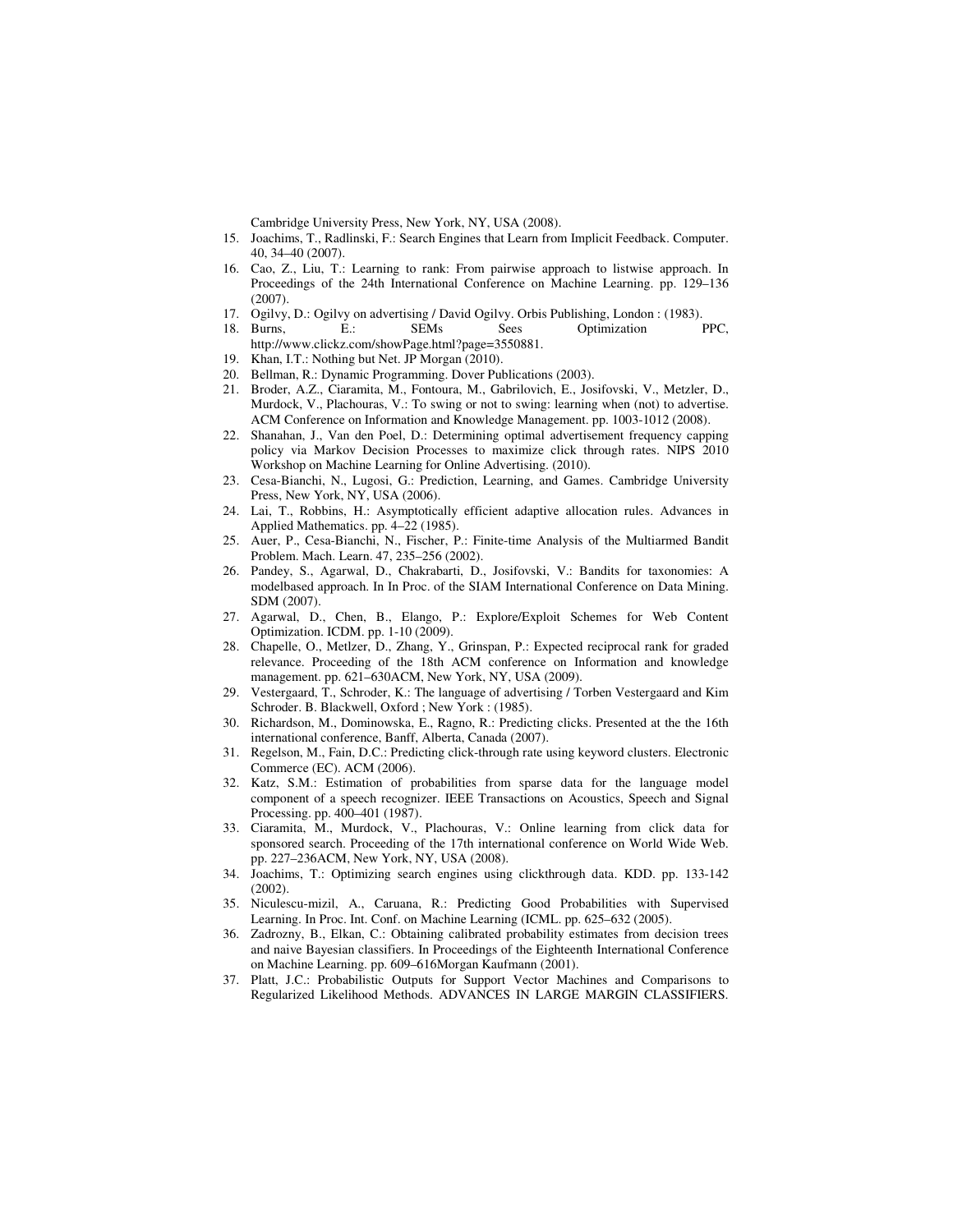pp. 61–74MIT Press (1999).

- 38. Härdle, W.: Robertson, T., WrighT, F.T. and R.L. Dykstra: Order restricted statistical inference. Statistical Papers. 30, 316-316 (1989).
- 39. Wu, H., Qiu, G., He, X., Shi, Y., Qu, M., Shen, J., Bu, J., Chen, C.: Advertising keyword generation using active learning. In WWW'09. pp. 1095–1096 (2009).
- 40. Rocchio, J.: Relevance Feedback in Information Retrieval. The SMART Retrieval System. pp. 313–323 (1971).
- 41. Yu, K., Bi, J., Tresp, V.: Active learning via transductive experimental design. Proceedings of the 23rd international conference on Machine learning. pp. 1081– 1088ACM, New York, NY, USA (2006).
- 42. Ravi, S., Broder, A., Gabrilovich, E., Josifovski, V., P, E., Pang, B.: Automatic Generation of Bid Phrases for Online Advertising.
- 43. Broder, A.Z., Fontoura, M., Gabrilovich, E., Joshi, A., Josifovski, V., Zhang, T.: Robust classification of rare queries using web knowledge. Proceedings of the 30th annual international ACM SIGIR conference on Research and development in information retrieval. pp. 231–238ACM, New York, NY, USA (2007).
- 44. Li, L., Chu, W., Langford, J.: An Unbiased, Data-Driven, Offline Evaluation Method of Contextual Bandit Algorithms. CoRR. abs/1003.5956, (2010).
- 45. Carterette, B., Kanoulas, E., Yilmaz, E.: Low cost evaluation in information retrieval. SIGIR. p. 903 (2010).
- 46. Hill, S., Provost, F., Volinsky, C.: Network-based marketing: Identifying likely adopters via consumer networks. Statistical Science. 22, 2006 (2006).
- 47. Larose, D.T.: Discovering Knowledge in Data: An Introduction to Data Mining. Wiley-Interscience (2004).
- 48. Wang, X., Broder, A., Fontoura, M., Josifovski, V.: A search-based method for forecasting ad impression in contextual advertising. Presented at the , Madrid, Spain (2009).
- 49. Menzel, H.: Information Needs and Uses in Science and Technology. Annual Review of Information Science and Technology. 1, 41-69 (1966).
- 50. Levin, A., Levin, I., Weller, J.: A Multi-Attribute Analysis of Preferences for Online and Offline Shopping: Differences Across Products, Consumers, and Shopping Stages. Journal of Electronic Commerce Research. 6, 281-290 (2005).
- 51. Zhou, L., Dai, L., Zhang, D.: Online shopping acceptance model a critical survey of consumer factors in online shopping. Journal of Electronic Commerce Research. 8, 41–61.
- 52. Ribeiro-Neto, B., Cristo, M., Golgher, P.B., Silva de Moura, E.: Impedance coupling in content-targeted advertising. Proceedings of the 28th annual international ACM SIGIR conference on Research and development in information retrieval. pp. 496–503ACM, New York, NY, USA (2005).
- 53. Yih, W.: Finding advertising keywords on web pages. In Proceedings of WWW. pp. 213– 222ACM Press. ISBN (2006).
- 54. Grefenstette, G., Shanahan, J.G.: Document Souls: Joining Personalities to Documents to produce proactive documents engaged in contextualized, independent search, Context-Based Information Retrieval. (2005).
- 55. Goodman, J., Carvalho, V.R.: Implicit Queries for Email. CEAS. (2005).
- 56. Carrasco, J., Fain, D., Lang, K., Zhukov, L.: Clustering of bipartite advertiser-keyword graph. Proc. International Conference on Data Mining (ICDM'03). , Melbourne, Florida (2003).
- 57. Broder, A.Z., Fontoura, M., Josifovski, V., Riedel, L.: A semantic approach to contextual advertising. SIGIR. pp. 559-566 (2007).
- 58. Lacerda, A., Cristo, M., Gonçalves, M.A., Fan, W., Ziviani, N., Ribeiro-Neto, B.A.: Learning to advertise. SIGIR. pp. 549-556 (2006).
- 59. Murdock, V., Ciaramita, M., Plachouras, V.: A noisy-channel approach to contextual